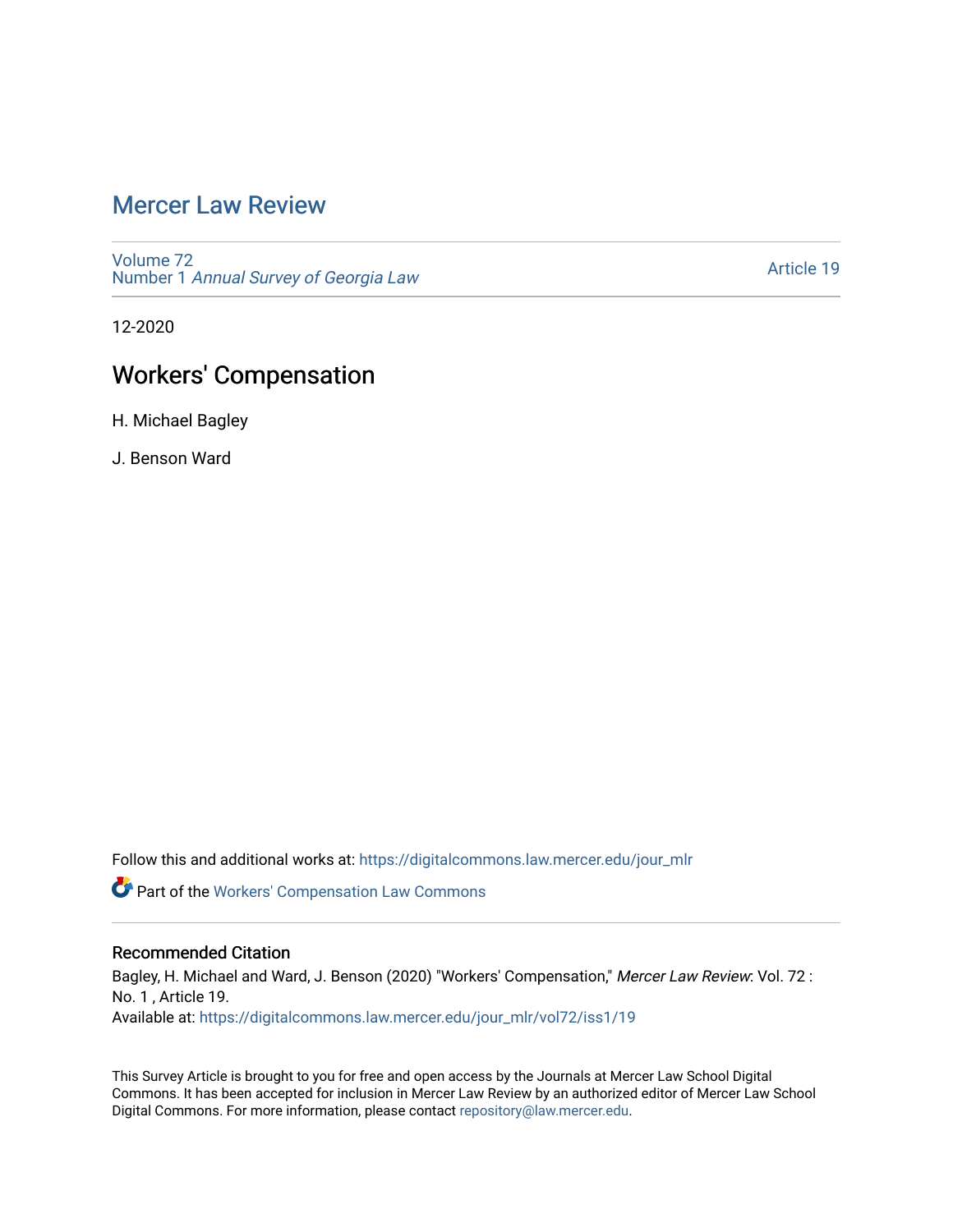# **Workers' Compensation**

## **by H. Michael Bagley**[∗](#page-1-0)

## **J. Benson Ward**[∗∗](#page-1-1)

The 2019–2020 survey period again featured decisions from the Georgia Court of Appeals over an interesting array of workers' compensation topics including: robberies, misrepresentations, calculation disputes, and various potential employment situations.[1](#page-1-2) There was no legislation of significance during the period.

#### I. ARISING OUT OF AND IN THE COURSE OF THE EMPLOYMENT

*Kil v. Legend Bros., LLC*,[2](#page-1-3) offers insight into unique circumstances presented in going to and coming from work, as well as where the home is a situs of employment. The claimant worked as a restaurant manager and lived with the owner of the restaurant, and each day after work the two spent time at home reviewing sales, receipts, and inventory. One night after closing the restaurant, the owner drove the claimant and a coworker home, and on arriving in the garage they were approached by three men who demanded at gunpoint a bag of money. When the attackers noticed that the claimant had a gun, they fled but shot at the claimant, hitting him in the forearm. The claimant was hospitalized for more than two weeks and underwent multiple surgeries. The claimant requested workers' compensation benefits, and the employer denied his claim on grounds that the gunshot wound did not arise out of the course of employment[.3](#page-1-4)

The Administrative Law Judge (ALJ) determined that the injury arose out of and in the course of the claimant's employment under the

<sup>3</sup> *Id.* at 681, 830 S.E.2d at 247.



<span id="page-1-0"></span><sup>∗</sup> Partner, Drew, Eckl & Farnham, LLP, Atlanta, Georgia. Emory University (B.A. 1977); University of Georgia (J.D. 1980). Member, State Bar of Georgia.

<span id="page-1-1"></span><sup>∗∗</sup> Partner, Drew, Eckl & Farnham, LLP, Atlanta, Georgia. University of Georgia (B.A. *summa cum laude* 2002; J.D. *cum laude* 2005). Member, State Bar of Georgia.

<span id="page-1-4"></span><span id="page-1-3"></span><span id="page-1-2"></span><sup>1</sup> For an analysis of workers' compensation during the prior survey period, see H. Michael Bagley & J. Benson Ward, *Workers' Compensation*, *Annual Survey of Georgia Law*, 71 MERCER L. REV. 345 (2019).

<sup>2</sup> 350 Ga. App. 680, 830 S.E.2d 245 (2019) (cert. denied Jan. 27, 2020).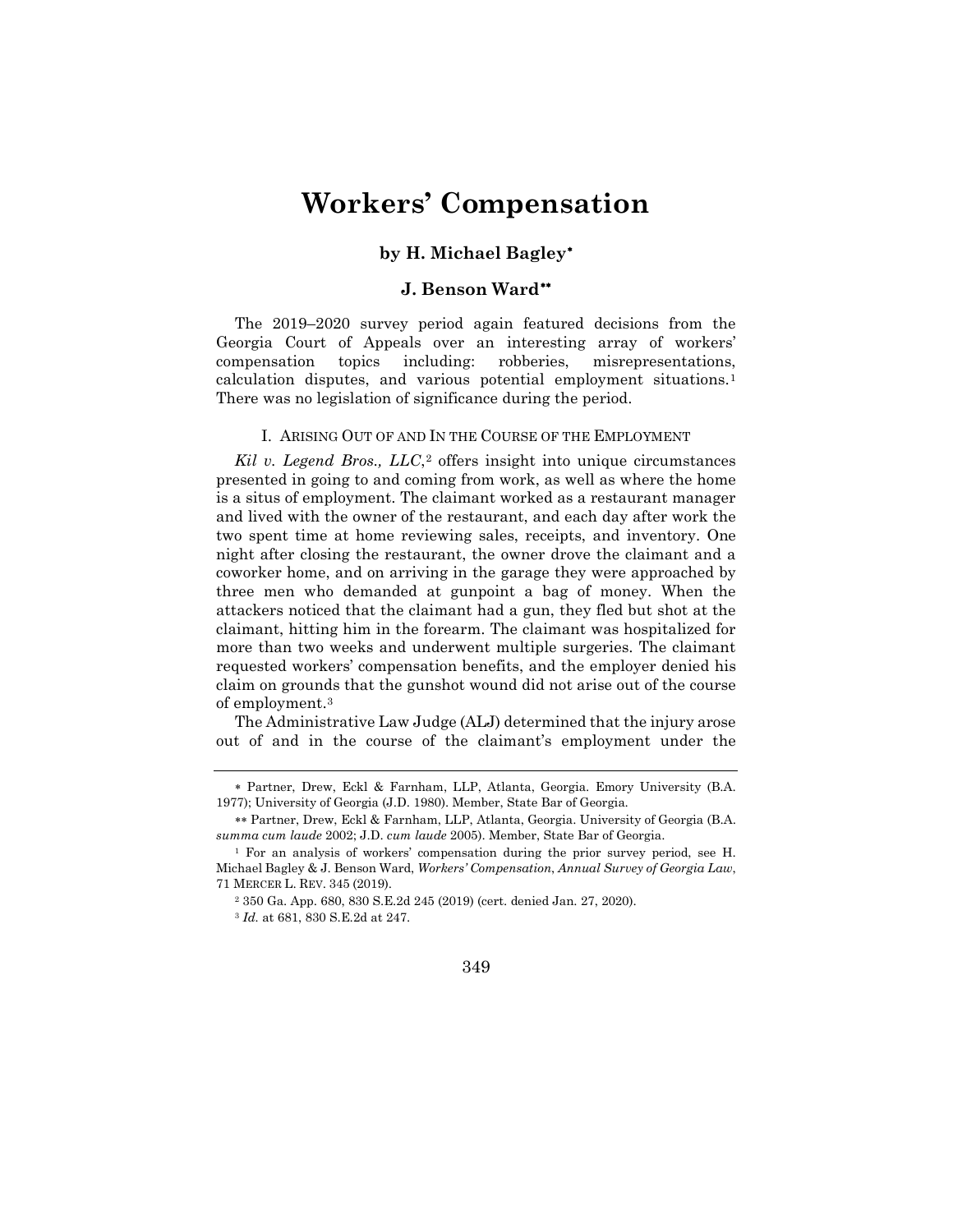continuous employment doctrine because the claimant was still acting in his job as a manager at the time of the shooting, as a result of his obligation to review the day's receipts and inventory with the owner each night at home.[4](#page-2-0) The Board affirmed the finding of a compensable accident, not under the continuous employment doctrine, but on grounds that the accident occurred in the course of his employment because the claimant was with the owner and planning on continuing to work at home.<sup>[5](#page-2-1)</sup> Further, the Board ruled that the injury arose out of the employment because the circumstances of the robbery demonstrated that the perpetrators had specifically targeted the men due to their connection to the restaurant and expectations of them carrying money home from the restaurant, thus, "the robbery would not have occurred but for the circumstances of [the claimant's] employment, and it is apparent that there is a causal connection between the conditions under which the employment was performed and the resulting injury."[6](#page-2-2) The employer appealed to the Clayton Superior Court, which reversed the Board, concluding that the injury did not arise out of the employment because it occurred as the claimant arrived home from the restaurant, and he would have had to return home after work regardless of the scope of his job.<sup>[7](#page-2-3)</sup> Furthermore, the court noted he was not a traveling employee.<sup>[8](#page-2-4)</sup> Moreover, the superior court noted that the claimant was shot because he was carrying a gun, which the superior court observed was unrelated to his duties for the employer.[9](#page-2-5)

On appeal, the Georgia Court of Appeals first concluded that the Board did not err in ruling that the injury occurred in the course of the employment.[10](#page-2-6) While the general rule in Georgia is that injuries occurring while an employee travels to and from work are outside the course of employment, the claimant's specific job responsibilities and unique circumstances in living with the owner and reviewing accounts each night at home provided sufficient facts for the Board to determine that the claimant was in the course of continuing to perform his job duties as manager.[11](#page-2-7) The men did not take any personal detours on the way home and were in the process of performing their final job duties of

<sup>7</sup> *Id.*

<span id="page-2-0"></span><sup>4</sup> *Id.*

<span id="page-2-1"></span><sup>5</sup> *Id.* at 682, 830 S.E.2d at 247–48.

<sup>6</sup> *Id.*

<sup>8</sup> *Kil*, 350 Ga. App. at 682, 830 S.E.2d at 247–48.

<span id="page-2-2"></span><sup>9</sup> *Id.*

<sup>10</sup> *Id.* at 683, 830 S.E.2d at 248.

<span id="page-2-7"></span><span id="page-2-6"></span><span id="page-2-5"></span><span id="page-2-4"></span><span id="page-2-3"></span><sup>11</sup> *Id.* at 683, 830 S.E.2d at 248–49 (citing *Avrett Plumbing Co. v. Castillo*, 340 Ga. App. 671–72, 798 S.E.2d 268 (2017)).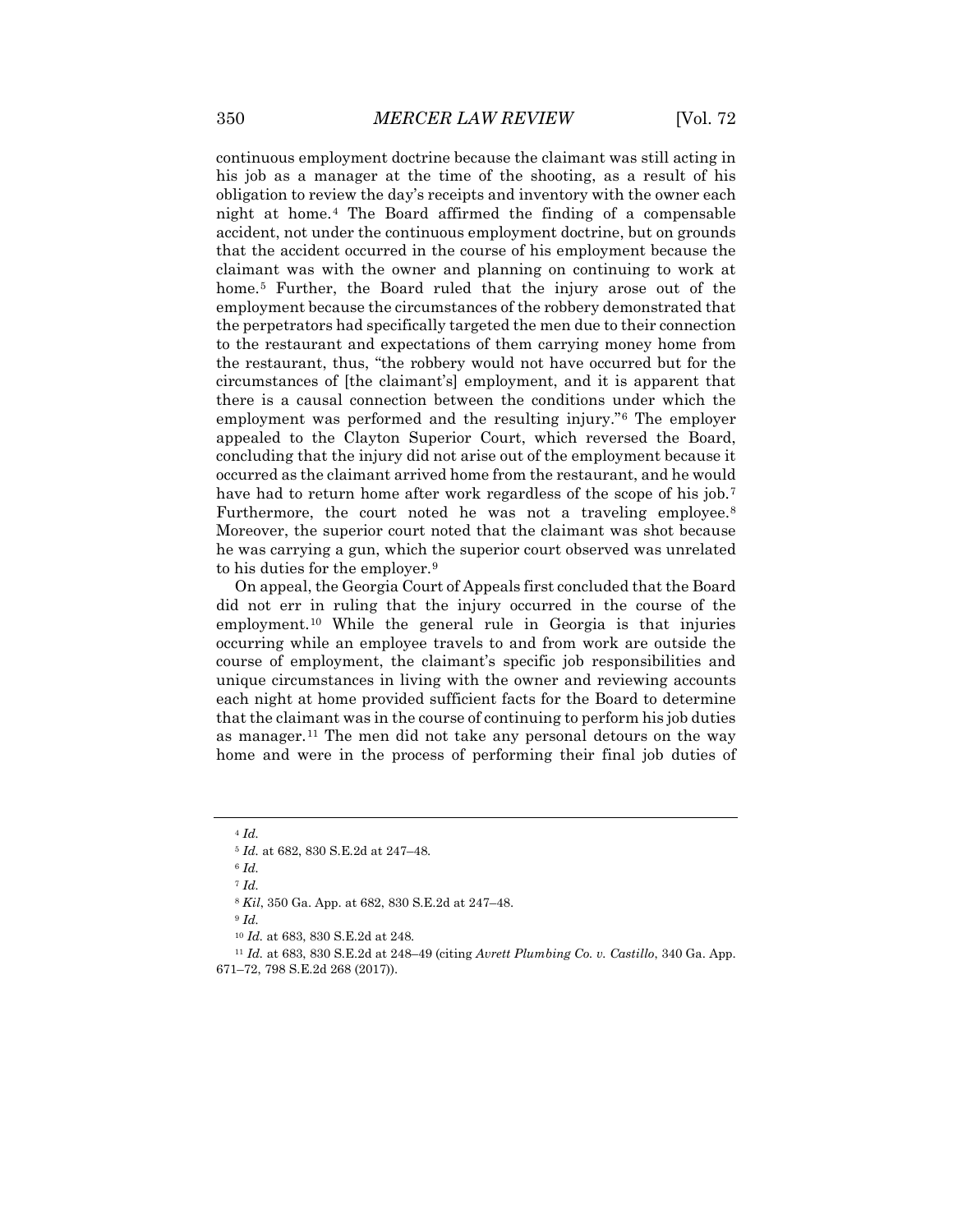reviewing receipts.[12](#page-3-0) Additionally, the court noted that the claimant was with the owner in possession of job-related paperwork to resume their work at home.[13](#page-3-1) Accordingly, "under the unique circumstances of this case," the court determined that the Board did not err in determining that the injury occurred in the course of the employment.[14](#page-3-2)

The court then turned to the issue of whether the accident arose out of the employment, and determined that sufficient factual evidence existed to support the Board's finding that the injury arose out of the claimant's work.[15](#page-3-3) The specific circumstances of the case, including the robbers apparently specifically targeting the men due to their connection to the restaurant and the likelihood that the men would return home late at night with money from the restaurant, supported a finding of a causal connection between the nature of the claimant's employment and the robbery.[16](#page-3-4) The court of appeals disagreed with the superior court's conclusion that the claimant was equally exposed to the risk because he would return home regardless of his job. This conclusion did not accord with the Board's finding that the claimant's presence in the garage at the time of the robbery was a direct result of his job responsibilities; that is, the court noted that the issue was whether the claimant's job responsibilities were the proximate cause of his injury. Here, the court noted that some evidence existed to support the Board's findings.[17](#page-3-5) The court reversed the superior court and affirmed the Board's rulings as they were supported by some evidence.<sup>[18](#page-3-6)</sup>

In *Smith v. Camarena*,<sup>[19](#page-3-7)</sup> the court of appeals explored the parameters of the "ingress/egress rule" in public parking from the perspective of a civil defendant attempting to utilize the exclusive remedy of the Workers' Compensation  $Act^{20}$  $Act^{20}$  $Act^{20}$  as a defense.<sup>[21](#page-3-9)</sup> The employee was shot and killed in the parking lot outside the grocery store where she was employed, and her mother and her estate brought a tort suit against the store and its owners and managers. The deceased employee clocked out as the store was closing, left the store, and walked into the parking lot to talk with a

<sup>12</sup> *Id.* at 683, 830 S.E.2d at 248–49.

<span id="page-3-2"></span><span id="page-3-1"></span><span id="page-3-0"></span><sup>13</sup> *Kil*, 350 Ga. App. at 683, 830 S.E.2d at 248 (citing *Amedisys Home Health, Inc. v. Howard*, 269 Ga. App. 656, 658, 605 S.E.2d 60 (2004)).

<sup>14</sup> *Id.* at 683, 830 S.E.2d at 249.

<sup>15</sup> *Id.*

<sup>16</sup> *Id.* at 684, 830 S.E.2d at 250.

<span id="page-3-8"></span><span id="page-3-7"></span><span id="page-3-6"></span><span id="page-3-5"></span><span id="page-3-4"></span><span id="page-3-3"></span><sup>17</sup> *Id.* at 684–85, 830 S.E.2d at 249–50 (citing *Sturgess v. OA Logistics Svcs., Inc.*, 336 Ga. App. 134, 138-39, 784 S.E.2d 432 (2016); *Cartersville City Schools v. Johnson*, 345 Ga. App. 290, 296-97, 812 S.E.2d 605 (2018)).

<sup>18</sup> *Kil*, 350 Ga. App. at 685, 830 S.E.2d at 250.

<sup>19</sup> 352 Ga. App. 797, 835 S.E.2d 712 (2019).

<sup>20</sup> O.C.G.A. §§ 34-9-1–34-9-432 (2019).

<span id="page-3-9"></span><sup>21</sup> *Smith*, 352 Ga. App. at 797, 835 S.E.2d at 713.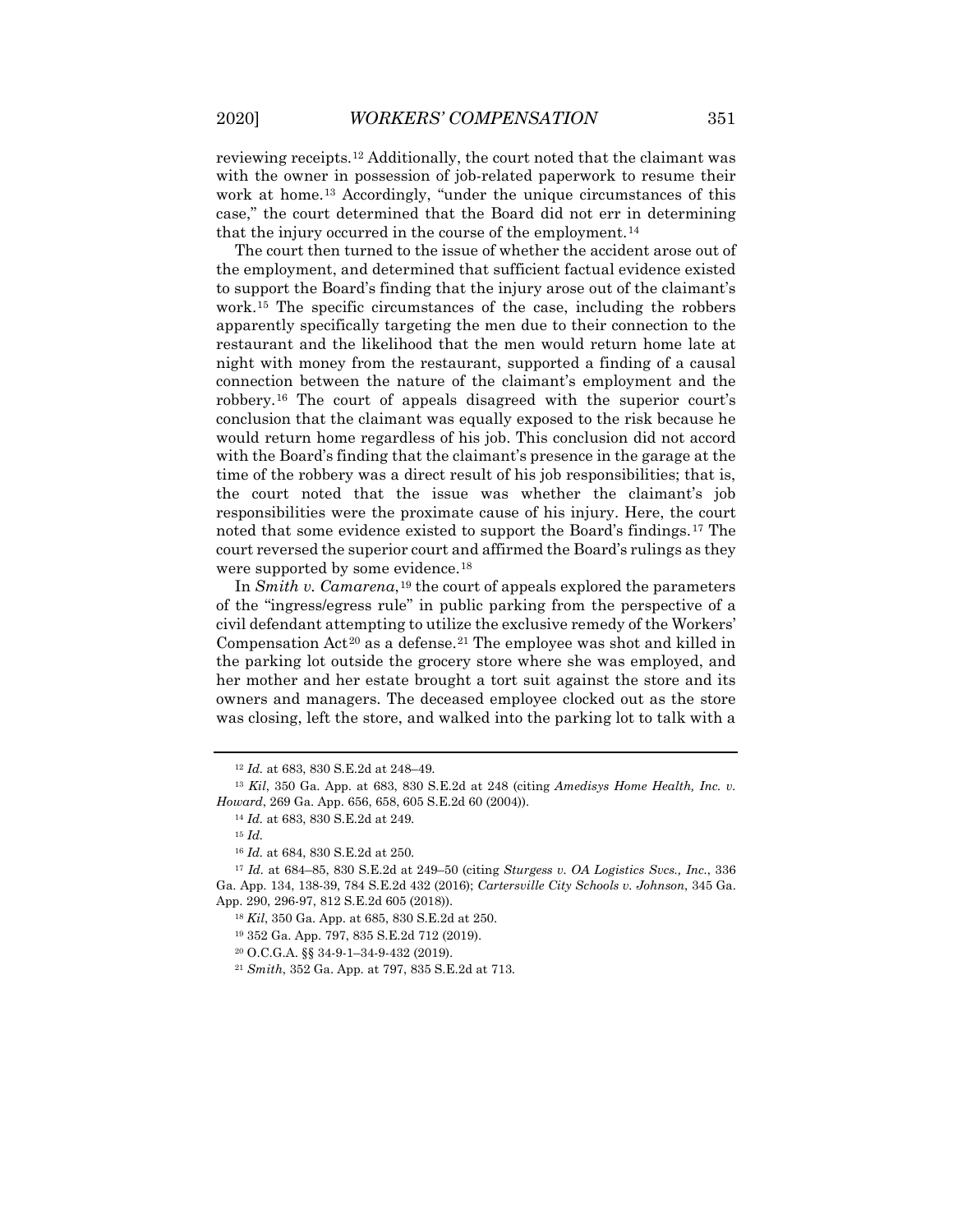coworker who was sitting in a parked car with the coworker's husband. The employer did not own or control the parking lot, which was owned and controlled by the store's landlord, served multiple businesses in the shopping center, and was open to the public. While the two women were talking in the parking lot, two men approached, pointed a gun, and demanded their purses. At this time the grocery store's assistant manager saw the robbery in progress as he was leaving the store and confronted the robbers. The assistant manager also had a firearm, and he and the robbers exchanged gunfire. The robbers fled but the employee was shot in the gunfire and subsequently died.<sup>[22](#page-4-0)</sup>

The defendants in the civil suit moved for summary judgment, arguing that the case was barred by the Workers' Compensation Act's exclusive remedy provision, O.C.G.A.  $\S 34-9-11(a),^{23}$  $\S 34-9-11(a),^{23}$  $\S 34-9-11(a),^{23}$  because the injury was compensable under the Act. The trial court granted summary judgment based on the exclusive remedy provision, and the plaintiffs appealed. The plaintiffs argued that the shooting might have arisen out of employment, but it did not occur in the course of the employment, because the deceased employee was shot after work at "a location that was not owned, maintained, or controlled by her employer."[24](#page-4-2)

The court of appeals observed that whether an injury occurs in the course of employment depends on whether the injury took place during the period of employment at a location where the employee reasonably would be in the performance of her duties or whether the injury occurred during a time when the employee is off duty, free to do as she pleases, and not performing any job duties.<sup>[25](#page-4-3)</sup> While the deceased employee was off duty at the time of the shooting, the defendants argued that the claimant was still in the course of her employment because of the ingress/egress rule, which generally provides that an employee's period of employment ordinarily includes a reasonable time before and after work for the employee to enter and leave the place of work while on the employer's premises.[26](#page-4-4) Ordinarily, an injury that occurs in a parking lot owned and maintained by the employer will be deemed to have occurred on the employer's premises for purposes of the ingress/egress rule.[27](#page-4-5) However, as noted by the court of appeals, the key distinction is whether the parking lot is owned, controlled, and maintained by the employer;

<sup>22</sup> *Id.* at 797–98, 835 S.E.2d at 714.

<sup>23</sup> O.C.G.A. § 34-9-1(a) (2020).

<sup>24</sup> *Smith*, 352 Ga. App. 798–99, 835 S.E.2d at 714.

<sup>25</sup> *Id.* at 799, 835 S.E.2d at 714–15 (citations omitted).

<span id="page-4-4"></span><span id="page-4-3"></span><span id="page-4-2"></span><span id="page-4-1"></span><span id="page-4-0"></span><sup>26</sup> *Id.* at 799, 835 S.E.2d at 715 (citing *Peoples v. Emory Univ*., 206 Ga. App. 213, 424 S.E.2d 874 (1992)).

<span id="page-4-5"></span><sup>27</sup>*Smith*, 352 Ga. App. 799, 835 S.E.2d at 715. (citing *Tate v. Bruno's, Inc./Food Max*, 200 Ga. App. 395, 408 S.E.2d 456 (1991)).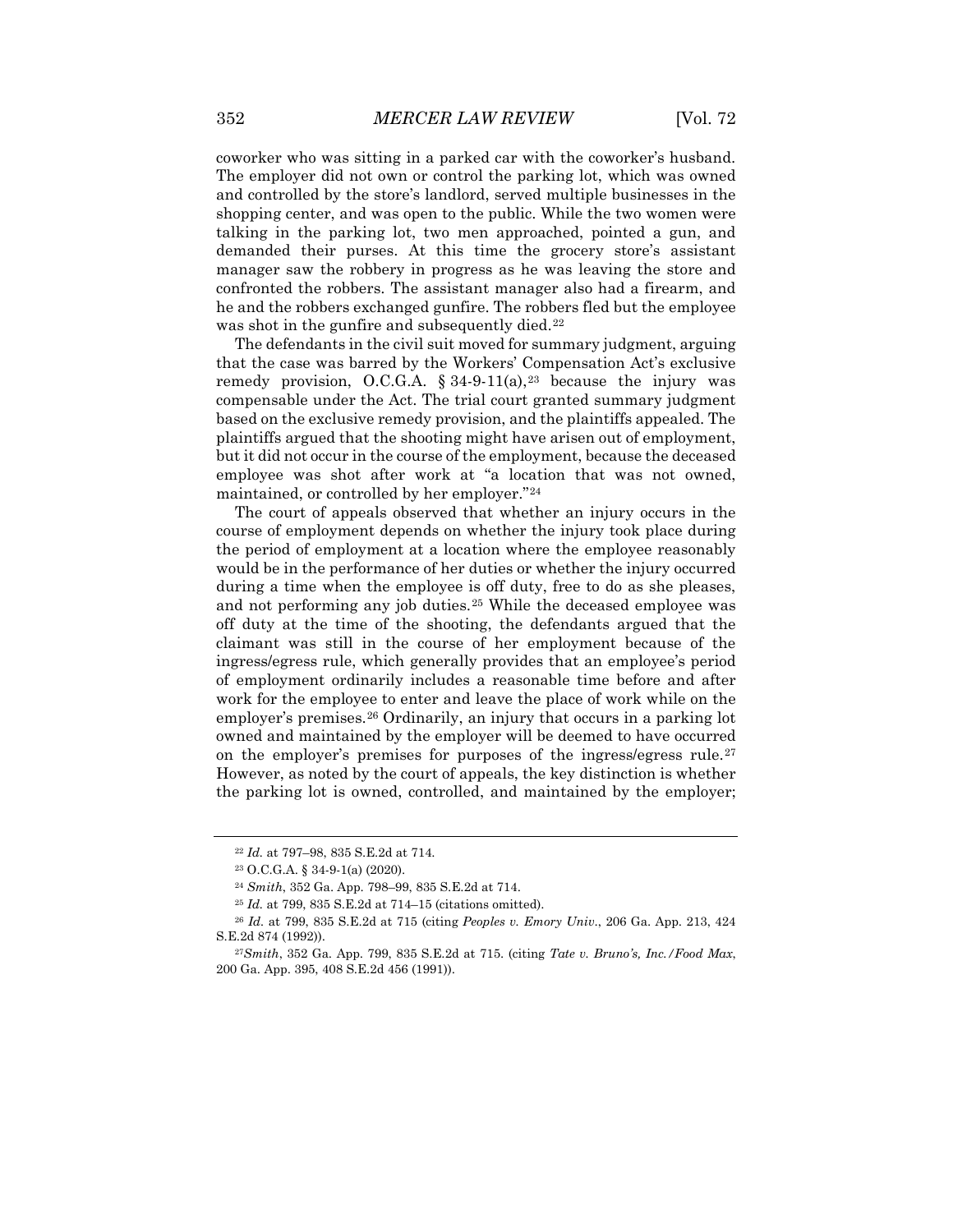where the parking lot is not owned, controlled, nor maintained by the employer, then the parking lot is not part of the employer's premises and the ingress/egress rule should not apply.[28](#page-5-0) Because the parking lot was neither owned, controlled, nor maintained by the employer, an issue remained as to whether the defendants could show that the injury occurred in the course of the employment, and thus the court of appeals reversed the summary judgment decision.<sup>[29](#page-5-1)</sup> The court distinguished the defendants' arguments that the positional risk doctrine supported summary judgment (on grounds that the employment brought the deceased employee within the range of the danger),<sup>[30](#page-5-2)</sup> because this doctrine addresses whether an injury arose out of the employment, not whether it occurred in the course of the employment.<sup>[31](#page-5-3)</sup>

#### II. STANDARD OF REVIEW

In *Hartford Casualty Insurance Co. v. Hawkins*,<sup>[32](#page-5-4)</sup> the court of appeals reiterated the Board's fact-finding prerogative, in the context of a claimant reaching maximum medical improvement and returning to full duty work status.<sup>[33](#page-5-5)</sup> The claimant had an accident at work in October 2015 when she tripped backwards and fell to the floor, but she did not immediately seek medical treatment. The employer did not have a proper posted panel of physicians at the time of the accident, but one of the owners talked with its insurer after the accident and compiled a panel of physicians and authorized treatment with a physician selected from the panel by the claimant. The claimant presented for her initial visit with the authorized treating physician (ATP) with complaints of neck, arm, shoulder, and lower back pain. The ATP found no significant acute findings, and following testing, placed the claimant on light duty work restrictions and referred the claimant to his partner for further shoulder treatment. The shoulder doctor found no sign of a rotator cuff tear and kept the claimant on work restrictions per the ATP. A little over one year after the date of accident, the claimant told the employer that she needed a light-duty job. A pain management physician recommended light-duty work restrictions in February 2017, and the employer fired the claimant in March 2017, in part because she could not perform her regular job.[34](#page-5-6)

<span id="page-5-0"></span><sup>28</sup> *Smith*, 352 Ga. App. 799, 835 S.E.2d at 715. (citing *City of Atlanta v. Spearman*, 209 Ga. App. 644, 434 S.E.2d 87 (1993)).

<sup>29</sup> *Smith,* 352 Ga. App. at 800–02, 835 S.E.2d at 715, 717.

<span id="page-5-6"></span><span id="page-5-5"></span><span id="page-5-4"></span><span id="page-5-3"></span><span id="page-5-2"></span><span id="page-5-1"></span><sup>30</sup> *Id.* at 800, 835 S.E.2d at 715–16 (citing *DeKalb Collision Ctr., Inc. v. Foster*, 254 Ga. App. 477, 480, 562 S.E.2d 740, 743–44 (2002)).

<sup>31</sup> *Id.*, 835 S.E.2d at 716

<sup>32</sup> 353 Ga. App. 681, 839 S.E.2d 230 (2020).

<sup>33</sup> *Id.* at 681, 839 S.E.2d 232.

<sup>34</sup> *Id.* at 681–82, 839 S.E.2d at 232–33.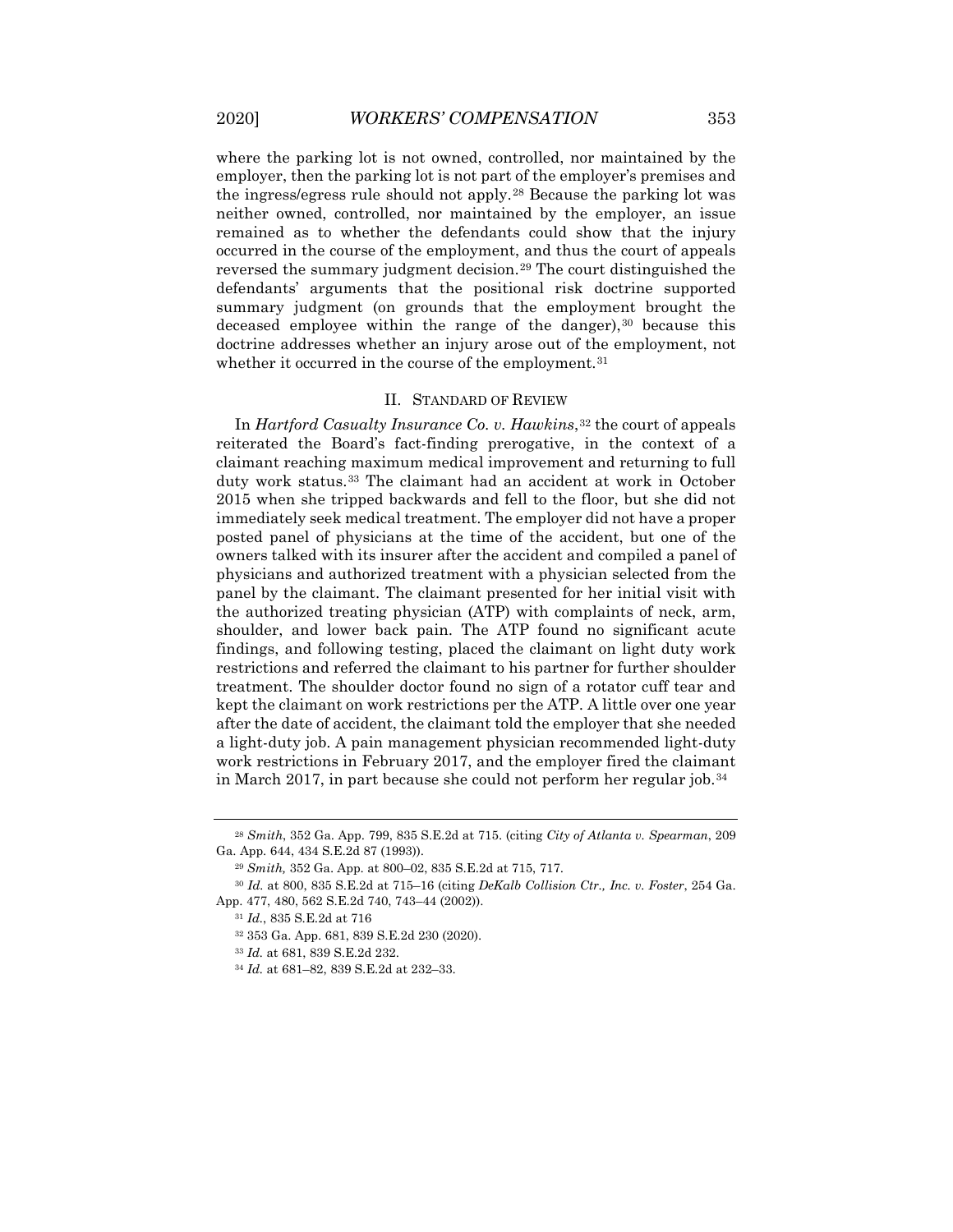The claimant underwent a functional capacity evaluation (FCE) in May 2017 where she was assessed as having given a self-limiting effort. The FCE provider opined that "unless an objective medical reason exists that would preclude return-to-work," the claimant "should be returned to work."[35](#page-6-0) The claimant returned to her shoulder doctor, who opined that she remained symptomatic and so she was kept on light duty work restrictions. The employer sent the claimant for an independent medical evaluation (IME) in May 2017, after which the IME doctor opined that the claimant was capable of regular duty, full-time work, and required no further medical treatment for her on-the-job injury. The claimant returned to the ATP in June 2017, where the ATP noted left shoulder dysfunction but had no further treatment to offer and deferred any work restrictions to the shoulder doctor. In August 2017, after being presented with the claimant's deposition testimony and surveillance, the shoulder doctor opined that the claimant had reached maximum medical improvement and had no work restrictions, and no further medical treatment of her upper extremity was necessary. The claimant changed her ATP and underwent an IME with a doctor of her choice, and her IME doctor opined that she required further medical treatment and needed light duty work restrictions from her injury.[36](#page-6-1)

The claimant requested compensation for her October 2015 injury, and also alleged a fictional new accident for her last date worked in March 2017. The claimant sought to have her IME doctor designated as her new ATP. At a hearing, the ALJ found that the claimant had a compensable 2015 injury as well as a compensable new accident in March 2017. However, the ALJ found that the claimant's injuries had resolved as of August 2017, when her shoulder doctor opined that she could return to regular duty work and needed no further treatment. The ALJ thus awarded income benefits from the date of her termination until the date the shoulder doctor returned her to full duty work status, but denied her requests to change ATP and for further treatment.[37](#page-6-2) On appeal, "[t]he Board adopted the ALJ's [hearing award] in its entirety."[38](#page-6-3) The Fulton Superior Court reversed, finding that the employer failed to have a valid panel of physicians and had a right to a change of physicians, and based on the claimant's IME report, she still required work restrictions and further medical care. The superior court also reversed the Board's finding that an assessment of attorney's fees was not warranted based on its

<span id="page-6-1"></span><span id="page-6-0"></span><sup>35</sup> *Id.* at 682, 839 S.E.2d at 233.

<sup>36</sup> *Id.* at , 839 S.E.2d at 233.

<span id="page-6-3"></span><span id="page-6-2"></span><sup>37</sup> *Hartford Cas. Ins. Co.*, 353 Ga. App. at 683–84, 839 S.E. at 234.

<sup>38</sup> *Id.* at 684–85, 839 S.E.2d at 234.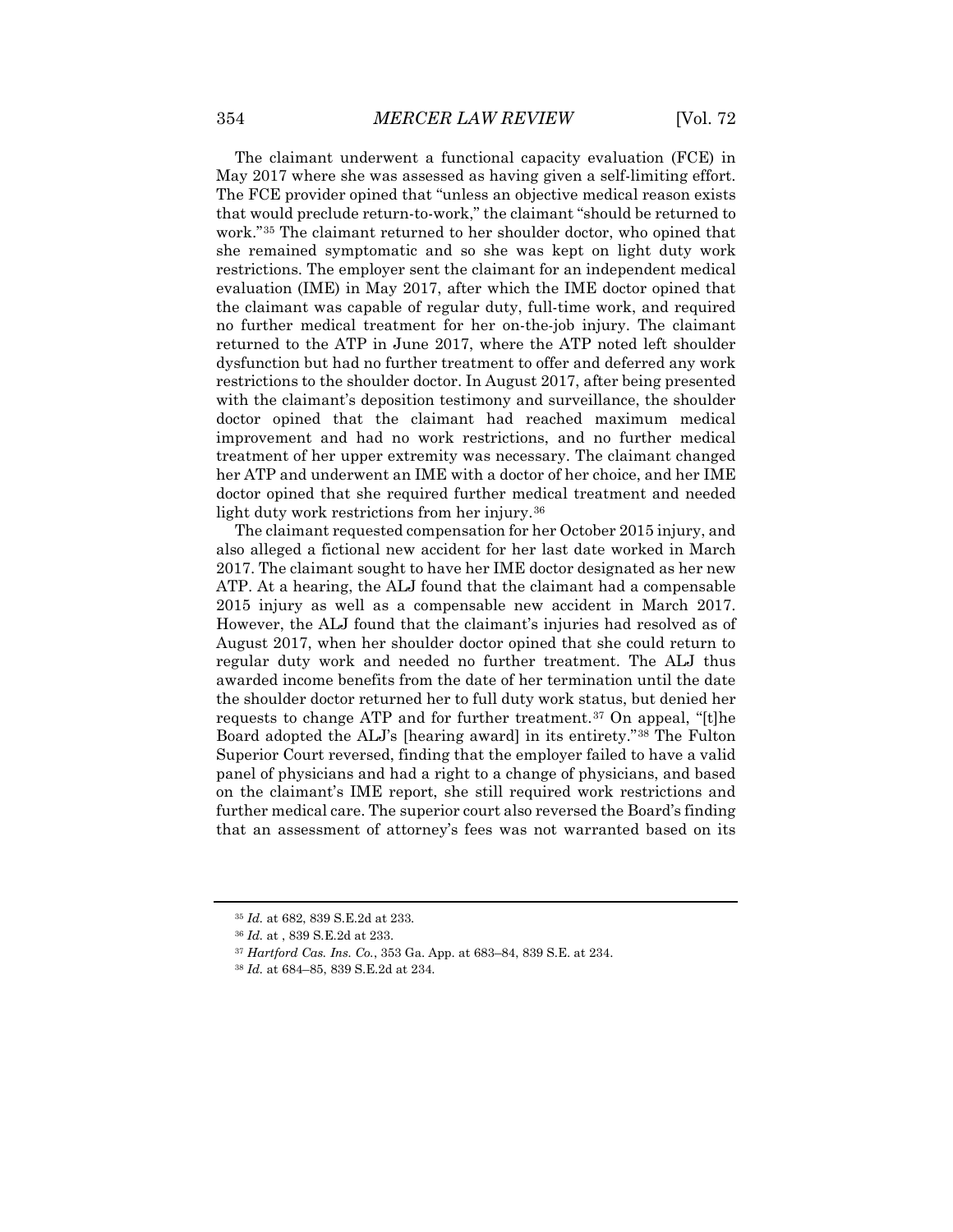finding that State Farm illegally denied the claimant a change of physician.[39](#page-7-0)

The court of appeals observed that the superior court was not authorized to disregard or reweigh the evidence, as that is the Board's province.[40](#page-7-1) Instead, on appeal, the court evaluated whether some evidence exists to support the Board's finding.<sup>[41](#page-7-2)</sup> Because medical evidence existed to support the Board's findings that the work-related injuries had resolved as of August 2017, the superior court erred in reversing the Board's finding.[42](#page-7-3) Similarly, the court ruled that the superior court erred when it reversed the Board's denial of the claimant's request to change ATP notwithstanding the Board's determination that no additional medical treatment was required, because evidence existed to support the Board's finding that the claimant's injuries had resolved as of August 2017, and the claimant was not entitled to a change of physician.[43](#page-7-4) Lastly, the court of appeals held that the superior court erred in concluding that the claimant was automatically entitled to a change of physician because the record supported the Board's determination that the employer acted based on reasonable grounds; thus the superior court's award of attorney's fees was reversed.[44](#page-7-5)

In *Burch v. STF Foods, Inc.*,<sup>[45](#page-7-6)</sup> the court addressed the Board's factfinding role in the context of a claimant's termination of employment.[46](#page-7-7) The claimant, an employee at a Wendy's restaurant, reported multiple injuries while performing his job, including injuring his upper back moving a pot of chili and straining his eyes and upper back/shoulder area after trying to lift a trash bag, both occurring in January 2013. He was treated at a clinic, where he was told to take off work for three days and then work light duty for a week. In June 2013 he aggravated his existing back/shoulder injuries and a stack of boxes fell on him in November 2013. The employer fired the claimant in December 2013 for insubordination related to his continuing to lift items at work. The claimant filed a hearing request seeking temporary partial disability (TPD) benefits from January 2013 through his firing date in December 2013, temporary total disability (TTD) benefits from his firing in December 2013, and medical expenses.<sup>[47](#page-7-8)</sup>

<span id="page-7-6"></span><sup>45</sup> 353 Ga. App. 172, 836 S.E.2d 573 (2019) (reconsideration denied (Nov. 14, 2019)).

<span id="page-7-0"></span><sup>39</sup> *Id.* at 685, 839 S.E.2d at 235.

<span id="page-7-1"></span><sup>40</sup> *Id.* at 685–86, 839 S.E.2d at 235.

<span id="page-7-2"></span><sup>41</sup> *Id.* at 686, 839 S.E.2d 235.

<span id="page-7-3"></span><sup>42</sup> *Hartford Cas. Ins. Co.*, 353 Ga. App. at 686, 839 S.E. at 235.

<span id="page-7-4"></span><sup>43</sup> *Id.* at 686–88, 839 S.E.2d 235–36.

<span id="page-7-5"></span><sup>44</sup> *Id.* at 688, 839 S.E.2d 236–37.

<span id="page-7-7"></span><sup>46</sup> *Id*. at Ga. App. 172–73, 836 S.E.2d at 574–75.

<span id="page-7-8"></span><sup>47</sup> *Id.* at 173, 836 S.E.2d at 575.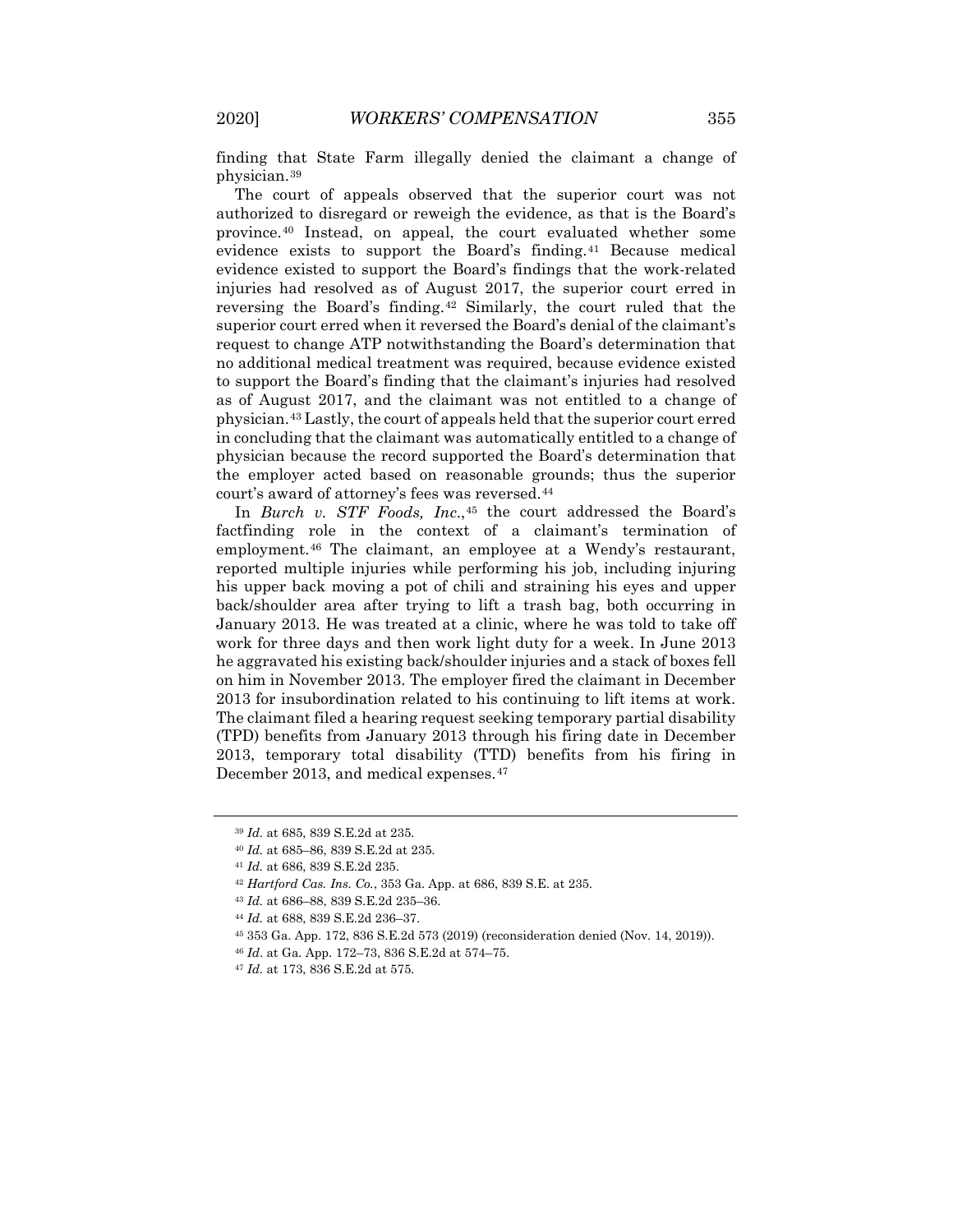The ALJ found that the claimant had injured himself at work in January and November 2013, for which he was entitled to medical treatment; however the ALJ denied his request for TPD benefits because he had no wage loss during the time period sought. The Judge found that the claimant's termination for insubordination was related to his injuries and reduced work capacity, such that he was awarded TTD benefits. The Board upheld the award of medical benefits, but found that the primary cause of his termination was insubordination and not work-related injuries or limitations, and so reversed the award of TTD benefits. The Coffee Superior Court affirmed the Board's decision on grounds that it was supported by evidence in the record.<sup>[48](#page-8-0)</sup>

The claimant argued on appeal that the Board should not have reversed the ALJ's finding that he was terminated for reasons connected to his work injury; he argued that the termination was based on insubordination due to his injuries and his need for light-duty work. However, the Board found that the proximate cause of the termination was his insubordination, not "the injuries nor the need for light duty, which were indirect causes at best."[49](#page-8-1) The court of appeals noted the "any evidence" standard of review on appeal and observed that the proximate cause of a claimant's "termination is a factual determination reserved for the . . . Board."[50](#page-8-2) Because some evidence existed to support the finding that the proximate cause of the claimant's firing was insubordination and thus he did not stop working as a result of his injuries, the court of appeals held that the superior court did not err in affirming the Board's award.[51](#page-8-3)

#### III. APPLICATION MISREPRESENTATIONS AND VOIDING A POLICY

In *Grange Mutual Casualty Co. v. Bennett*,<sup>[52](#page-8-4)</sup> the court of appeals addressed whether alleged misrepresentations in an application for insurance would allow an insurer to void a policy of workers' compensation insurance *ab initio* after the insurer decided to cancel the policy.[53](#page-8-5)

The employer, a construction company that primarily dealt with greenhouse repairs and maintenance services, engaged its insurance agent to obtain a new policy of workers' compensation insurance. There was a dispute between the employer and its agent regarding the insurance application process, including whether the employer signed a

<sup>48</sup> *Id.* at 173–74, 836 S.E.2d at 575–76.

<span id="page-8-1"></span><span id="page-8-0"></span><sup>49</sup> *Id.* at 174–75, 836 S.E.2d at 576.

<span id="page-8-3"></span><span id="page-8-2"></span><sup>50</sup> *Burch,* 353 Ga. App. at 176, 836 S.E.2d at 577.

<sup>51</sup> *Id.* at 176–77, 836 S.E.2d at 577.

<span id="page-8-5"></span><span id="page-8-4"></span><sup>52</sup> 350 Ga. App. 608, 829 S.E.2d 834 (2019) (cert. denied Jan. 13, 2020).

<sup>53</sup> *Grange*, 350 Ga. App. at 611, 829 S.E.2d at 836.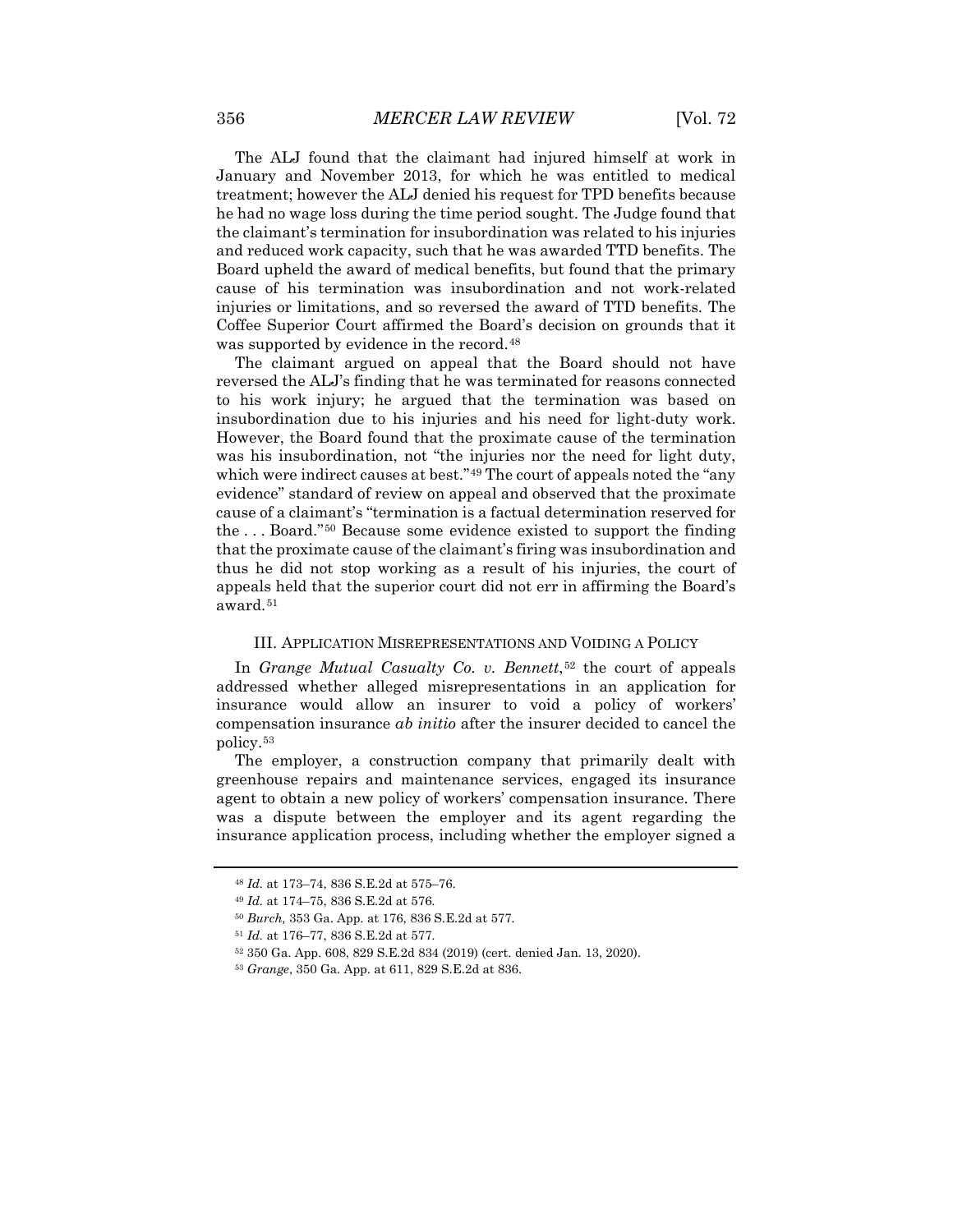blank application or reviewed a completed application. The facts show that the application contained inaccurate information, including classifying the construction company's work as janitorial in nature and as reflecting that the employer did not perform work outside of Georgia whereas the business operated in thirty states. After the employer reported to the insurer that an employee was injured in another state, the insurer audited the business operations and its underwriter later testified that the insurer would not have issued the policy if the application correctly reflected that the employer operated in thirty states and had employees working at heights above fifteen feet. Following deliberation, the insurer declined to void the policy *ab initio* for misrepresentations in the application and instead sent the business a

cancellation notice.[54](#page-9-0) On the day before the policy was scheduled to cancel, the claimant was injured in an accident out of state and filed a workers' compensation claim. At the hearing before the ALJ, the insurer argued that the policy did not cover out-of-state work injuries, that the employer's owner did not advise the insurer of the employer's need for multi-state coverage, and that the insurer would not have issued the policy if it had received an accurate description of the employer's business operations. The ALJ rejected these arguments and found that the policy covered the claimant's injury. The ALJ ruled that, had the insurer wanted to limit coverage to only accidents in Georgia, it was required to amend or endorse the policy with that limitation; however, the current policy agreed to pay workers' compensation claims under the laws of Georgia, and under Georgia law out-of-state injuries can be compensable.<sup>[55](#page-9-1)</sup> In its appeal to the Board, the insurer argued that the policy was void pursuant to O.C.G.A. § 33-24-7[56](#page-9-2) due to application misrepresentations, however the Board upheld the ALJ's decision.[57](#page-9-3)

On appeal before the Hall Superior Court, the court remanded to the Board to determine whether the policy was void for application misrepresentations. On remand, the Board ruled that the insurer waived the application misrepresentation defense by not raising the issue before the ALJ; however, the Board also ruled that the insurer did not prove the merits of voiding the policy under O.C.G.A. § 33-24-7, as the misrepresentations were deemed inadvertent and non-material, and the Board was unpersuaded by the insurer's argument that it would not have

<span id="page-9-0"></span><sup>54</sup> *Id.* at 609–10, 829 S.E.2d at 835–36.

<span id="page-9-2"></span><span id="page-9-1"></span><sup>55</sup> *Id.* at 610, 829 S.E.2d at 836.

<sup>56</sup> O.C.G.A. § 33-24-7 (1982).

<span id="page-9-3"></span><sup>57</sup> *Grange*, 350 Ga. App. at 610–611, 829 S.E.2d at 836.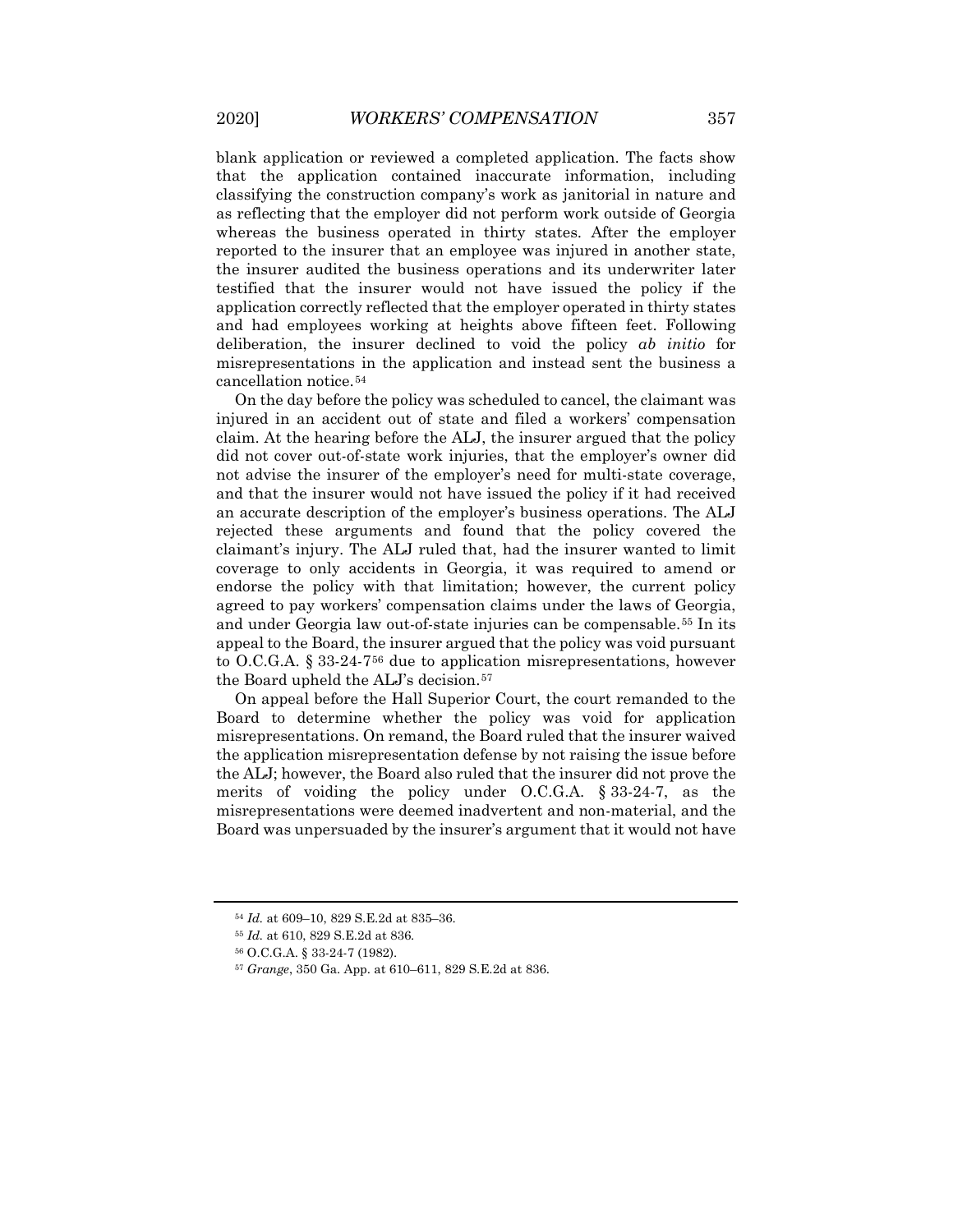issued a multi-state policy. The superior court then affirmed the Board's order, and the insurer appealed that decision.[58](#page-10-0)

The insurer argued before the court of appeals that it sufficiently raised the application misrepresentation defense before the ALJ, and that the Board misapplied O.C.G.A. § 33-24-7; however, the court did not reach these arguments.[59](#page-10-1) Instead, the court ruled that the insurer waived its application misrepresentation defense well before the ALJ hearing.<sup>[60](#page-10-2)</sup> The court of appeals noted that the insurer essentially had two options after discovering inaccurate information in the application (i.e., potential application misrepresentation)—it could either promptly rescind the policy or cancel the policy.[61](#page-10-3) The court held that the insurer waived its defense that the application misrepresentation voided the policy when, once it discovered the inaccurate information in the application, the insurer opted to cancel coverage instead of promptly rescinding the policy.[62](#page-10-4) The court of appeals likened the case to *Loeb v. Nationwide Mutual Fire Insurance Co.*,<sup>[63](#page-10-5)</sup> where after learning of alleged material misrepresentations on an insurance application the insurer canceled the insurance policy instead of rescinding the policy and returning the premiums, and so the policy was not later deemed void *ab initio* for purposes of denying a claim.[64](#page-10-6) The court disagreed with the insurer that the matter before the court was indistinguishable from *American Resources Insurance Co. v. Conner*,[65](#page-10-7) as the insurer sought to argue that the application misrepresentations "undermine[d] the validity of the entire policy, not just [an endorsement or] a portion of the policy."[66](#page-10-8)

#### IV. STANDARD OF PROOF—STROKE

The case of *Henry County Board of Education v. Rutledge*[67](#page-10-9) saw the court of appeals again evaluate the proper legal standard for determining whether a stroke was compensable.<sup>[68](#page-10-10)</sup> The claimant alleged that he sustained a work-related stroke, which the employer contested. The claimant, a bus driver for the school system, saw steam or smoke coming out of the dashboard and then apparently passed out and "was taken to

<span id="page-10-1"></span><span id="page-10-0"></span><sup>58</sup> *Id.* at 611, 829 S.E.2d at 836.

<sup>59</sup> *Id.*

<span id="page-10-2"></span><sup>60</sup> *Id.*

<span id="page-10-4"></span><span id="page-10-3"></span><sup>61</sup> *Id.* at 611–12, 829 S.E.2d at 836–37 (citations omitted).

<sup>62</sup> *Grange*, 350 Ga. App. at 612, 829 S.E.2d at 837.

<sup>63</sup> 162 Ga. App. 561, 292 S.E.2d 409 (1982).

<span id="page-10-6"></span><span id="page-10-5"></span><sup>64</sup> *Grange*, 350 Ga. App. at 612, 829 S.E.2d at 837.

<span id="page-10-8"></span><span id="page-10-7"></span><sup>65</sup> 209 Ga. App. 885, 434 S.E.2d 737 (1993).

<sup>66</sup> 350 Ga. App. at 613, 829 S.E.2d at 838.

<span id="page-10-10"></span><span id="page-10-9"></span><sup>67</sup> 354 Ga. App. 643, 839 S.E.2d 684 (2020) (reconsideration denied Mar. 19, 2020).

<sup>68</sup> *Henry County*, 354 Ga. App at 643, 839 S.E.2d at 685.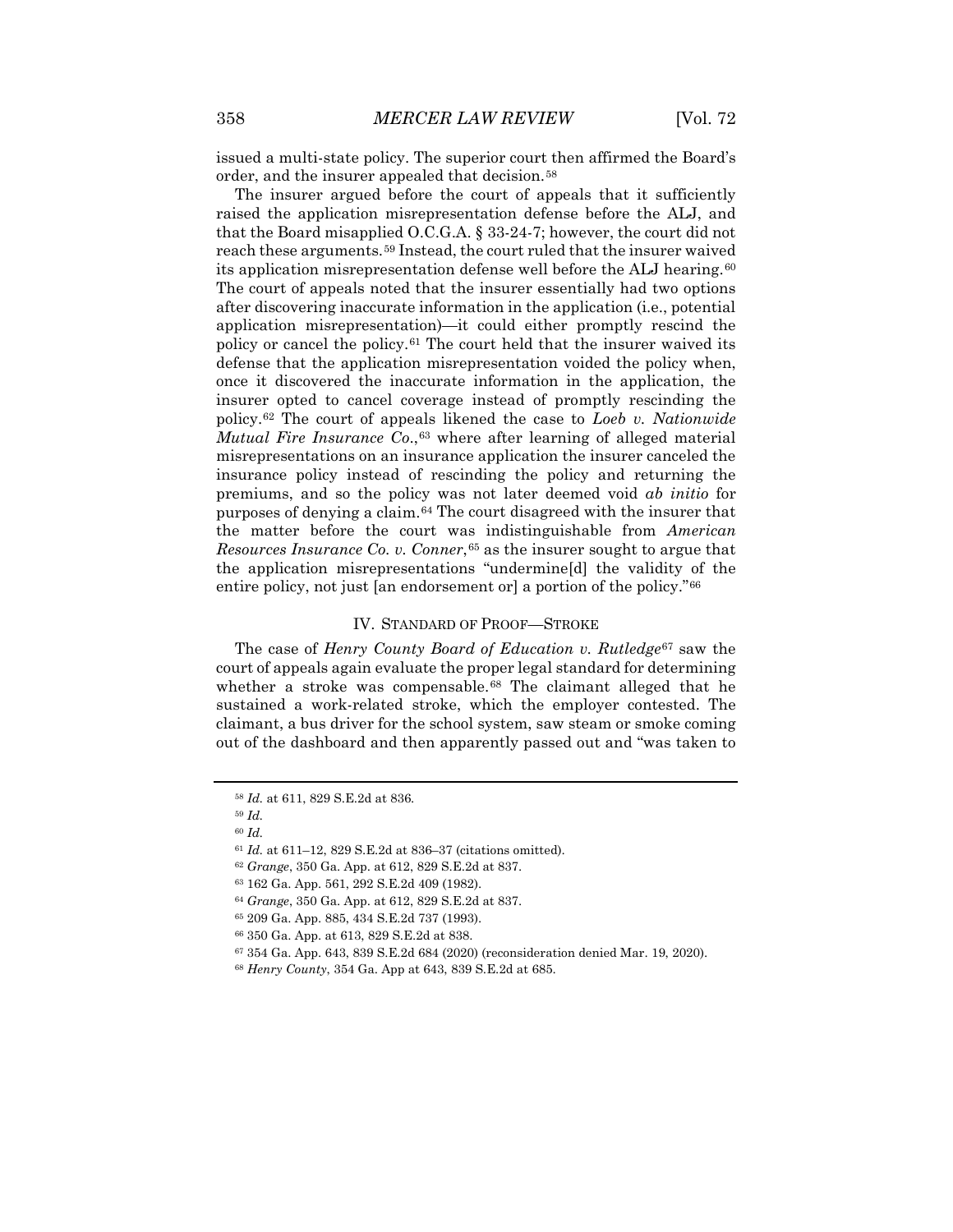the hospital, where it was determined that he had suffered a stroke."[69](#page-11-0) The claimant argued that "his exposure to smoke on the bus was either an aggravating factor or precipitating cause of his stroke," and the employer contended that the stroke was caused by factors unrelated to the job including possibly hypertension, diabetes, and his inability to monitor his glucose for a month due to a broken monitor.<sup>[70](#page-11-1)</sup>

The case first resulted in the ALJ and Board finding that the stroke was not caused by the claimant being on the bus; however, the Henry Superior Court remanded the case to the Board to evaluate whether being on the bus contributed to or worsened the stroke, and the case was remanded to the ALJ to make such additional findings.<sup>[71](#page-11-2)</sup> On remand, the ALJ noted conflicting evidence of medical causation, and found that the claimant "met his burden to show that his work duties and an incident at work significantly contributed" to the stroke and therefore it was compensable.[72](#page-11-3) The Board disagreed with the ALJ's evaluation of the medical evidence and reversed, finding insufficient evidence to show an aggravation injury.[73](#page-11-4) The superior court in turn again vacated the Board's decision and remanded for a specific finding as to whether there was an aggravation.<sup>[74](#page-11-5)</sup>

On appeal, the court of appeals observed that O.C.G.A.  $\S 34.9.1(4)$ <sup>[75](#page-11-6)</sup> provides that an "injury" under the Act does not include several medical conditions including strokes unless it is shown by a preponderance of competent and credible evidence—including medical evidence—that the stroke was attributable to the performance of the work.[76](#page-11-7) The court observed that the Board's decision addressed whether the stroke was an aggravation injury due to the claimant's exposure to the substance on the school bus, and the Board had rejected the claimant's argument that exposure to the substance on the bus contributed to or worsened his preexisting condition.[77](#page-11-8) Accordingly, in evaluating whether the claimant's exposure on the bus contributed to or aggravated his injury, the Board applied the proper legal framework and the correct standard of proof, so there was no basis for the superior court to vacate the Board's decision.[78](#page-11-9)

<sup>74</sup> *Id.*

<span id="page-11-0"></span><sup>69</sup> *Id.* at 643, 839 S.E.2d at 686.

<sup>70</sup> *Id.* at 643–44, 839 S.E.2d at 686.

<sup>71</sup> *Id.* at 644, 839 S.E.2d at 686.

<span id="page-11-5"></span><span id="page-11-4"></span><span id="page-11-3"></span><span id="page-11-2"></span><span id="page-11-1"></span><sup>72</sup> *Id.*

<sup>73</sup> *Henry County*, 354 Ga. App at 644, S.E.2d at 686.

<span id="page-11-6"></span><sup>75</sup> O.C.G.A. § 34-9-1(4) (2020).

<span id="page-11-8"></span><span id="page-11-7"></span><sup>76</sup> *Henry County*, 354 Ga. App. at 645, 839 S.E.2d at 686–87.

<sup>77</sup> *Id.* at 645, 839 S.E.2d at 687.

<span id="page-11-9"></span><sup>78</sup> *Id.* at 645–46, 839 S.E.2d at 687.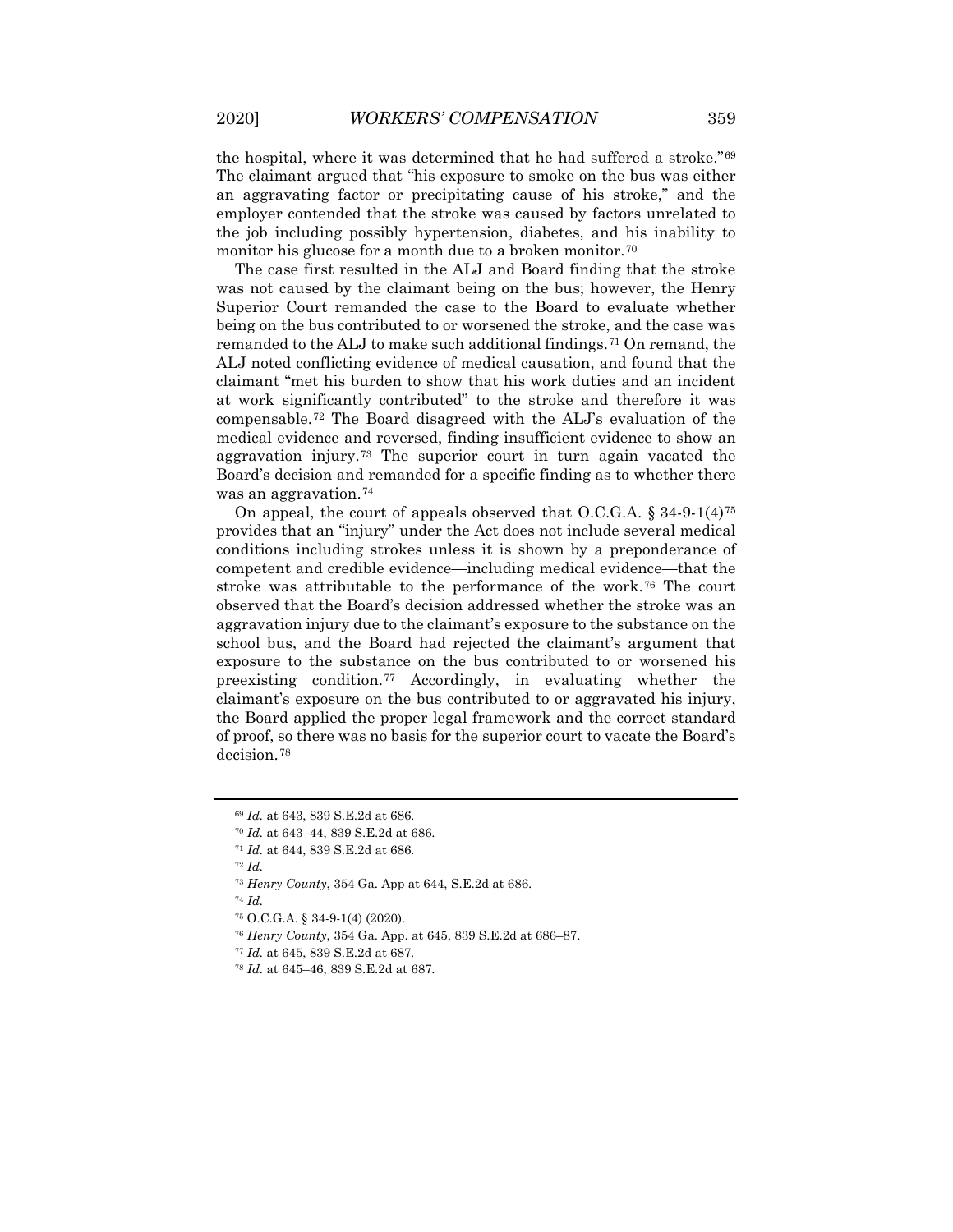#### V. STATUTORY EMPLOYMENT

*Mullinax v. Pilgrim's Pride Corporation*[79](#page-12-0) involved a truck driver for Mountain Milk Hauling, a business which contracted with Pilgrim's Pride Corporation (Pilgrim's), to transport grown chickens from farms to designated locations. Pilgrim's had also contracted with Garren Benton Hall to raise Pilgrim's chickens on his farm, and with Rising, Inc. to catch the chickens at farms and load them into cages. The truck driver was at Hall's chicken farm in the early morning hours while Rising employees were catching chickens, when one of his coworkers attempted to operate a forklift that was left with a key in its ignition by a Rising employee. The coworker was not authorized to use the forklift and, while reversing the forklift, he ran over the truck driver, who died.<sup>[80](#page-12-1)</sup>

The deceased employee's wife filed a civil suit against Pilgrim's Pride (the chicken manufacturing company), Rising, Inc. (the company that contracted with Pilgrim's to catch and load the chickens for transport), and Garren Benton Hall (the owner of the farm where the accident occurred).[81](#page-12-2) The widow also filed a workers' compensation claim against Mountain Milk. Pilgrim's moved for summary judgment in the civil suit on grounds that it was the statutory employer of the deceased employee and therefore the exclusive remedy provision barred Pilgrim's from tort liability, and the trial court granted summary judgment to Pilgrim's on those grounds.[82](#page-12-3) The Plaintiff argued on appeal that Pilgrim's should not be deemed a statutory employer because a fact issue remained as to whether Pilgrim's exercised control over the farm and Pilgrim's was the owner of the enterprise.[83](#page-12-4)

The court of appeals first observed that Pilgrim's was a principal contractor under O.C.G.A. § 34-9-8(a), $84$  as it contracted with Mountain Milk to transport chickens in order to fulfill Pilgrim's own contracts with its customers.[85](#page-12-6) The court pointed out that Pilgrim's ownership of the chickens did not preclude it from being a principal contractor.<sup>[86](#page-12-7)</sup> The court then noted that the accident occurred on a chicken farm where Pilgrim's had undertaken to execute work through a subcontractor, Mountain Milk, thus meeting the statute's condition that statutory employment required the injury to occur on or about "the premises on which the

<span id="page-12-0"></span><sup>79</sup> 354 Ga. App. 186, 840 S.E.2d 666 (2020).

<span id="page-12-1"></span><sup>80</sup> *Id.* at 186–87, 840 S.E.2d at 670–71.

<sup>81</sup> *Id.* at 186, 840 S.E.2d at 670.

<sup>82</sup> *Id.* at 187, 840 S.E.2d at 671.

<sup>83</sup> *Id.* at 188, 840 S.E.2d at 671.

<sup>84</sup> O.C.G.A. § 34-9-8(a) (2020).

<sup>85</sup> *Mullinax*, 354 Ga. App. at 189, 840 S.E.2d at 672.

<span id="page-12-7"></span><span id="page-12-6"></span><span id="page-12-5"></span><span id="page-12-4"></span><span id="page-12-3"></span><span id="page-12-2"></span><sup>86</sup> *Id.* at 189, 840 S.E.2d at 672 (citing *Patterson v. Bristol Timber Co*., 286 Ga. App. 423, 649 S.E.2d 795 (2007)).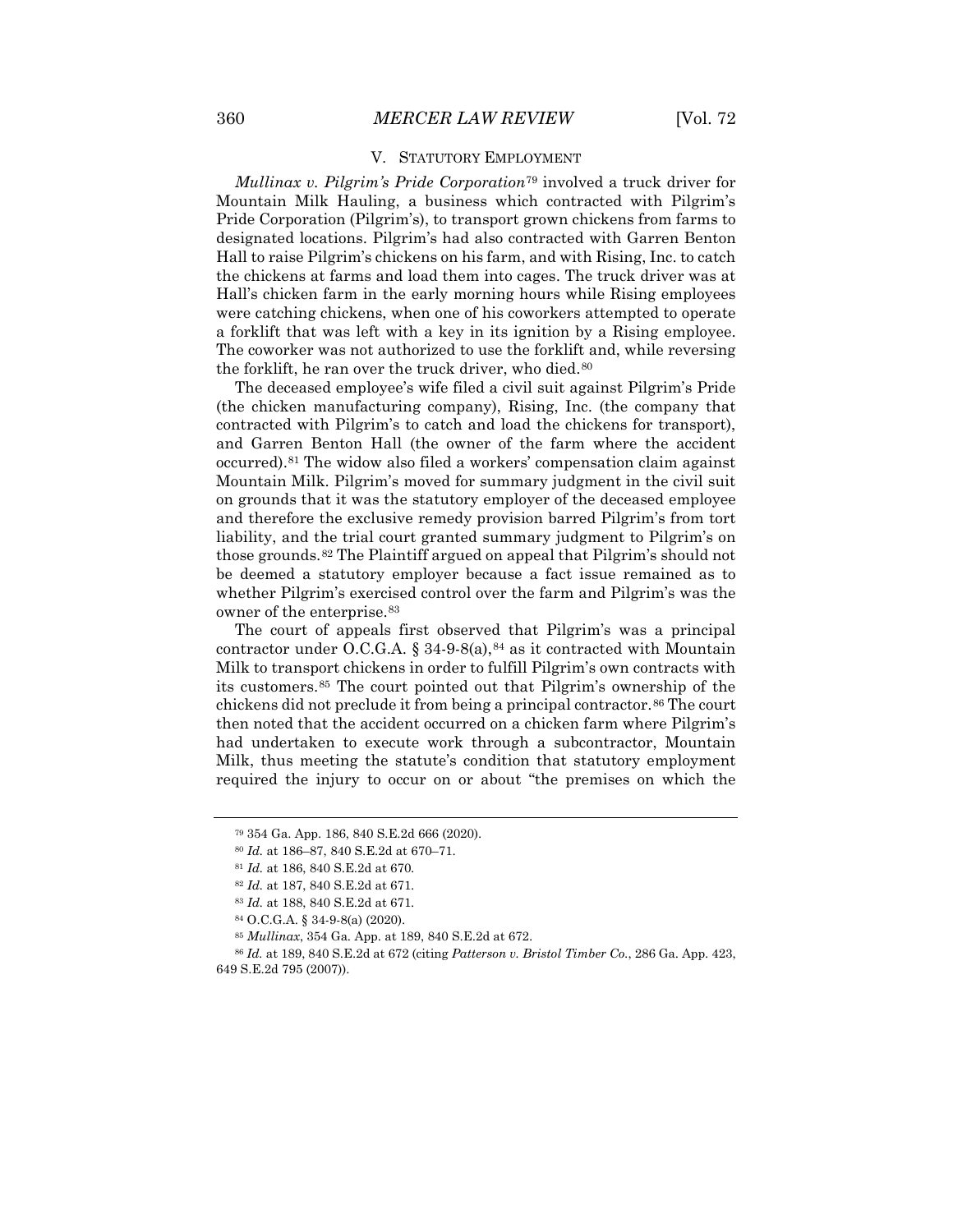principal contractor has undertaken to execute work or which are otherwise under his control or management."[87](#page-13-0) The court of appeals likened the situation to that found in *American Mutual Liability Insurance Co. v. Fuller*,<sup>[88](#page-13-1)</sup> where the principal contractor entered into a hauling contract with the Plaintiff's employer to transport poultry from Georgia to New Jersey and the Plaintiff was injured on a highway, and in that case the court stated that because the contract "contemplated the hauling of . . . freight on the highways . . . the highways were 'premises' on which the principal contractor has undertaken to execute work."[89](#page-13-2) In the present case, Pilgrim's had a contract with the decedent's employer for the hauling of Pilgrim's chickens from specific farms to specific Pilgrim's locations, thus for purposes of that work Hall's chicken farm was the premises on which Pilgrim's had undertaken to execute work. Because Pilgrim's was a principal contractor under O.C.G.A. § 34-9-8(a) and because Hall's chicken farm constituted premises on which Pilgrim's undertook to execute work, Pilgrim's was the decedent's statutory employer and so immune from tort liability under the exclusive remedy provision.[90](#page-13-3)

Rising, Inc. also argued that it should be immune from tort liability under the Act on grounds that it was involved in a joint venture with the other defendants including Pilgrim's, as one joint venturer is immune from tort liability to its joint venturer's employees.<sup>[91](#page-13-4)</sup> However, the court noted that an issue of fact remained as to whether a joint venture existed.[92](#page-13-5) The contract between Pilgrim's and Rising provides that the agreement is not intended to create a joint venture, and Rising did not show evidence that it had a right to direct and control the conduct of the employees of the other defendants or Mountain Milk's employees.<sup>[93](#page-13-6)</sup> The court thus reversed a grant of summary judgment to Rising on joint venture grounds.[94](#page-13-7) The court similarly declined to agree with Hall's argument that it was involved in a joint venture, as the contract disclaimed any joint venture and there was no evidence showing that Hall could direct and control the conduct of any other party's employees.[95](#page-13-8)

<sup>87</sup> *Id.* at 189–90, 840 S.E.2d at 672–73 (quoting O.C.G.A. § 34-9-8 (d)).

<sup>88</sup> 123 Ga. App. 585, 181 S.E.2d 876 (1971).

<span id="page-13-6"></span><span id="page-13-5"></span><span id="page-13-4"></span><span id="page-13-3"></span><span id="page-13-2"></span><span id="page-13-1"></span><span id="page-13-0"></span><sup>89</sup> *Mullinax*, 354 Ga. App. At 190, 840 S.E.2d at 673 (quoting *American Mutual*, at 587– 88, 181 S.E.2d at 878).

<sup>90</sup> 354 Ga. App. 190–91, 840 S.E.2d at 673.

<sup>91</sup> *Id.* at 194–95, 840 S.E.2d at 675–76.

<sup>92</sup> *Id.* at 195, 840 S.E.2d at 676.

<span id="page-13-7"></span><sup>93</sup> *Id.*

<span id="page-13-8"></span><sup>94</sup> *Id.* at 195, 840 S.E.2d at 676.

<sup>95</sup> *Mullinax*, 354 Ga. App*.* at 199, 840 S.E.2d at 678.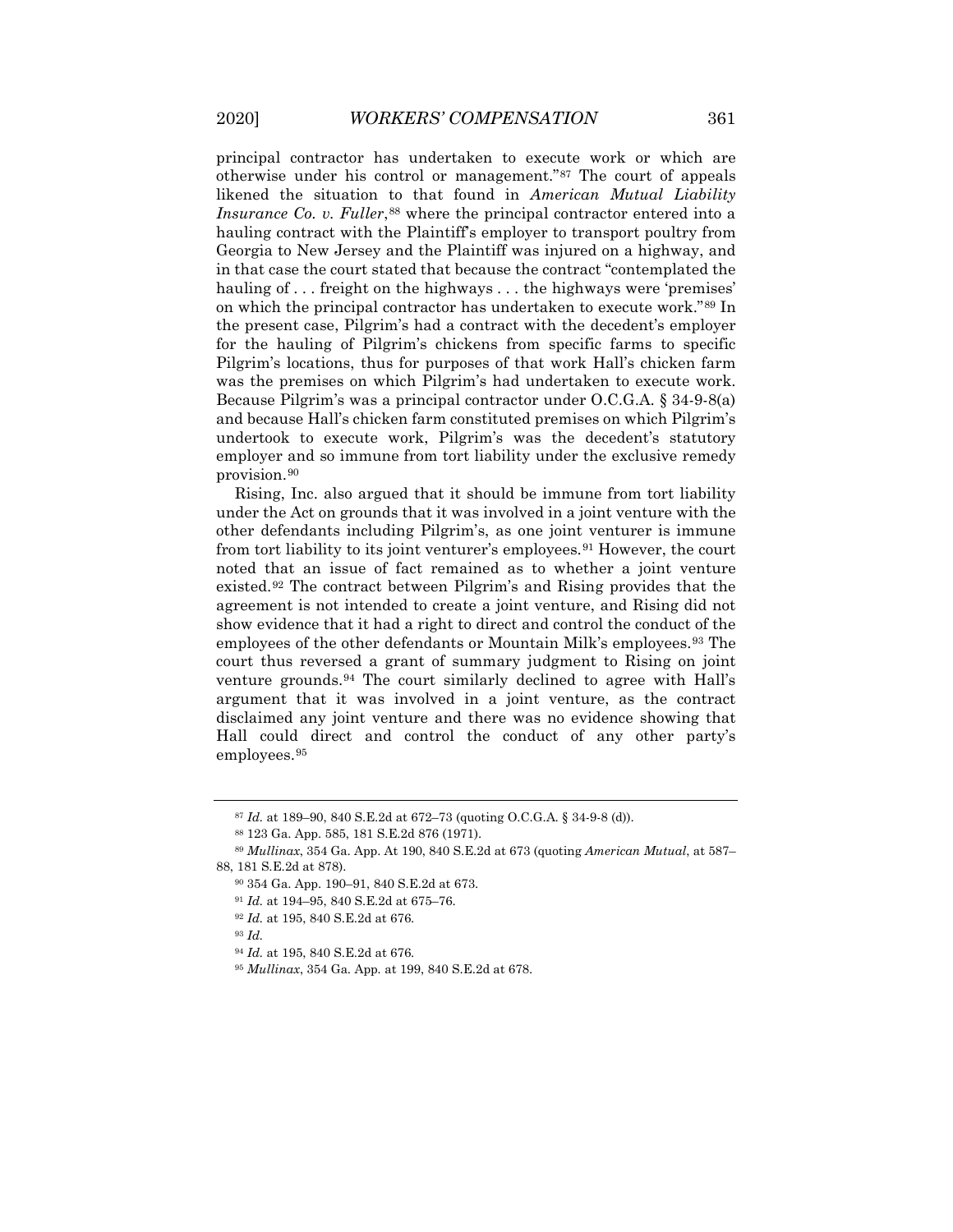### VI. EMPLOYEE OR INDEPENDENT CONTRACTOR

In *Estes v. G&W Carriers, LLC*, <sup>[96](#page-14-0)</sup> a wife and her husband were tractortrailer drivers who worked for the employer as a team, rotating driving responsibilities on their trips. On a cross-country trip hauling a load of carpet where the husband was driving and the wife was in the sleeping compartment of the tractor-trailer, the husband wrecked the truck and the wife was injured. The wife brought a civil suit against the employer, alleging that her husband's conduct caused the accident and that his liability could be imputed to the employer.<sup>[97](#page-14-1)</sup> The employer moved for summary judgment on grounds that the action was barred by the exclusive remedy provision and on grounds that the action was barred by O.C.G.A. § 34-7-21's<sup>[98](#page-14-2)</sup> provision that "the employer shall not be liable to one employee for injuries arising from the negligence or misconduct of other employees about the same business," and the trial court granted summary judgment.<sup>[99](#page-14-3)</sup>

On appeal, the plaintiff argued that the issue of whether she was an independent contractor or an employee was a fact issue for the jury.[100](#page-14-4) The court of appeals disagreed, noting that there was no issue of fact on the employment issue.[101](#page-14-5) The employer hired the husband and wife, had authority over their tractor trailer, handled the tractor trailer's operating costs, maintenance, and inspections, and was responsible for assigning trips, and drivers could only decline a load under certain limited circumstances.[102](#page-14-6) Because the employer had the right to control the time, manner and method of the plaintiff's work, "the fact that [it] issued its workers International Revenue Services Form 1099[s] . . . and did not withhold taxes" did not change the workers' status as employees.<sup>[103](#page-14-7)</sup> Because the plaintiff was an employee of the defendant, the court of appeals ruled that the plaintiff's claims were barred by the exclusive remedy provision and summary judgment was proper.<sup>[104](#page-14-8)</sup>

<span id="page-14-0"></span><sup>96</sup> 354 Ga. App. 156, 840 S.E.2d 486 (2020).

<span id="page-14-1"></span><sup>97</sup> *Id.* at 156, 840 S.E.2d at 487.

<sup>98</sup> O.C.G.A. § 34-7-21 (2019).

<sup>99</sup> *Estes*, 354 Ga. App. at 156, 840 S.E.2d at 487 (quoting O.C.G.A. § 34-7-21).

<sup>100</sup> *Id.* at 156, 840 S.E.2d at 487.

<sup>101</sup> *Id.*

<sup>102</sup> *Id.* at 158, 840 S.E.2d at 488.

<span id="page-14-8"></span><span id="page-14-7"></span><span id="page-14-6"></span><span id="page-14-5"></span><span id="page-14-4"></span><span id="page-14-3"></span><span id="page-14-2"></span><sup>103</sup> *Id.* at 159, 840 S.E.2d at 489 (quoting *Boatright v. Old Domionion Ins.*, 304 Ga. App. 119, 122, 695 S.E.2d 408, 412 (2010)).

<sup>104</sup> *Estes*, 354 Ga. App. at 159, 840 S.E.2d at 489.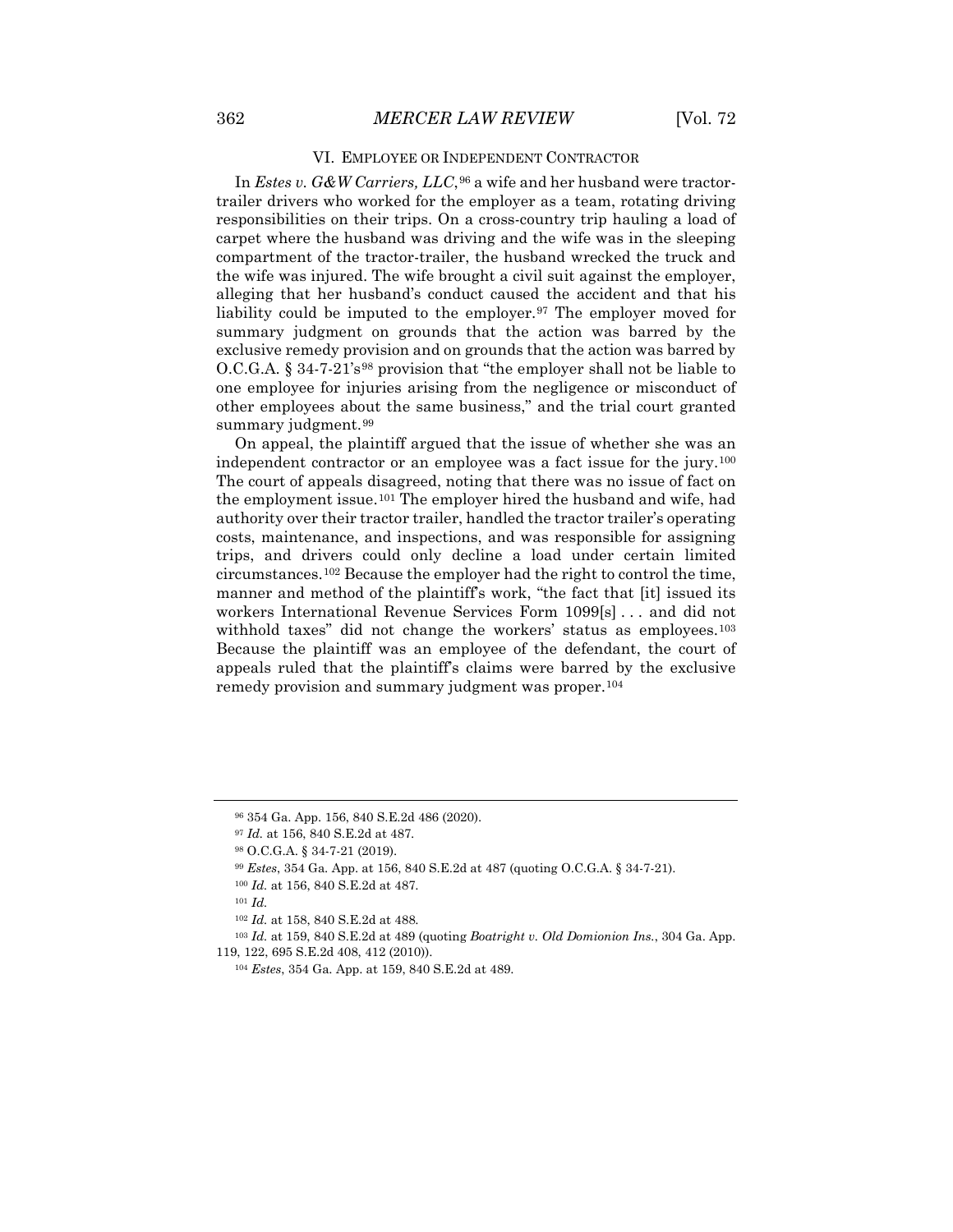#### VII. BORROWED SERVANT DOCTRINE

In *Sprowson v. Villalobos*,<sup>[105](#page-15-0)</sup> the court ruled that the employee of a business using the services of a temporary help contracting firm cannot be held liable in tort to a temporary employee injured while assigned to the defendant's employer.[106](#page-15-1)

Waste Pro USA, Inc. entered into a contract with True Blue Enterprises, Inc. d/b/a Labor Ready Southeast, Inc., under which Waste Pro USA paid Labor Ready for providing temporary employees to perform work under the direction of Waste Pro USA. Labor Ready assigned the Plaintiff to work for Waste Pro of South Carolina, Inc., and he was injured while working on a truck owned by Waste Pro USA and driven by an employee of Waste Pro of South Carolina. The Plaintiff filed a civil suit against multiple Waste Pro entities and the driver of the truck, and also received workers' compensation benefits from Labor Ready. The trial court granted summary judgment dismissing the Waste Pro entities but found that the plaintiff was not barred by the exclusive remedy provision from suing the truck driver.[107](#page-15-2)

The court noted that in Georgia, a "borrowed servant is [considered] an employee of the same employer of any regular employee of the borrowing employer."[108](#page-15-3) An individual is a borrowed servant where "(1) the special master had complete control and direction of the [individual] for the occasion; (2) the general master had no such control; (3) and the special master had the exclusive right to discharge the servant."[109](#page-15-4) The undisputed evidence in the present case showed that all three prongs of the borrowed servant test were met, as the contract between Labor Ready and Waste Pro USA reflected that Waste Pro USA was responsible for supervising the temporary employees and that Waste Pro USA could request for Labor Ready to remove employees with poor performance.<sup>[110](#page-15-5)</sup> Because all elements of the borrowed servant test were met, the Plaintiff was an employee of the same employer as the truck driver under O.C.G.A.  $\S 34-9-11(a)$ .<sup>[111](#page-15-6)</sup> Therefore, the defendant driver could not be held liable in tort.<sup>[112](#page-15-7)</sup>

<sup>105</sup> 355 Ga. App. 279, 841 S.E.2d 453 (2020).

<sup>106</sup> *Id.* at 279–80, 841 S.E.2d at 454–55.

<sup>107</sup> *Id.* at 280, 841 S.E.2d at 455.

<span id="page-15-3"></span><span id="page-15-2"></span><span id="page-15-1"></span><span id="page-15-0"></span><sup>108</sup> *Id.* at 281, 841 S.E.2d at 455 (quoting *Underwood v. Burt*, 185 Ga. App. 381, 382, 364 S.E.2d 100, 102 (1987)).

<span id="page-15-7"></span><span id="page-15-6"></span><span id="page-15-5"></span><span id="page-15-4"></span><sup>109</sup> *Sprowson,* 355 Ga. App. at 281, 841 S.E.2d at 455–56 (quoting *Stephens v. Oates*, 189 Ga. App. 6, 7, 374 S.E.2d 821, 822 (1988)).

<sup>110</sup> *Sprowson*, 355 Ga. App. at 282, 841 S.E.2d at 456.

<sup>111</sup> *Id*. at 282–83, 841 S.E.2d at 456.

<sup>112</sup> *Id.*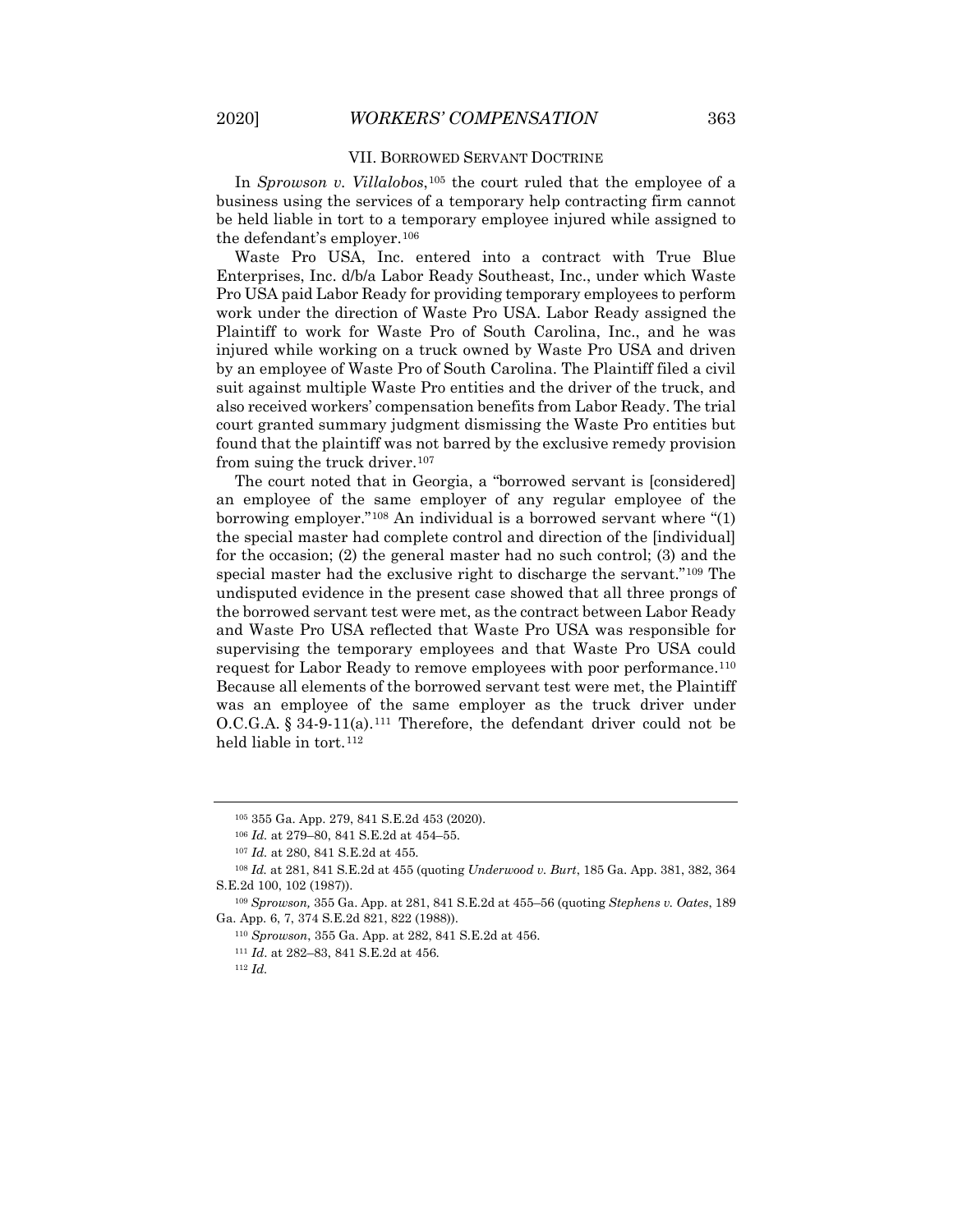The court disagreed with the plaintiff's argument that the case of *Long v. Marvin M. Black Co.*,[113](#page-16-0) precluded immunity.[114](#page-16-1) *Long* involved an injured employee of a subcontractor and an alleged tortfeasor who was an employee of the principal contractor, where under such employment circumstances the two individuals were not deemed employees of the same employer, and that case did not involve the borrowed servant doctrine.<sup>[115](#page-16-2)</sup> The court also found unpersuasive the plaintiff's argument that, if the defendant truck driver's employer could be considered the plaintiff's statutory employer under O.C.G.A.  $\S 34.9-11(c)$ ,  $116$  as the statute included temporary help contracting firms, the two men were no longer employees of the same employer.<sup>117</sup> However, the court of appeals stated that the borrowed servant doctrine provides an additional and alternative path, beyond the statutory employer option, for the two men to be considered employees of the same employer.[118](#page-16-5) Under the facts of the case, the court ruled that the defendant truck driver was immune from tort liability under the exclusive remedy provision.<sup>[119](#page-16-6)</sup>

#### VIII. AVERAGE WEEKLY WAGE

In *Ware County Board of Education v. Taft*,[120](#page-16-7) the Ware Superior Court returned to the issue of determining an employee's average weekly wage (AWW), specifically whether to use actual prorated pay or the amount earned over the pay period to include amounts deferred and paid out later.[121](#page-16-8)

The claimant worked for the Board of Education as a custodian on a school-year schedule of 220 days; however, his pay was prorated and spread over a full calendar year. He incurred a compensable accident in June 2016 and begun receiving TTD benefits, but contended that he was entitled to additional benefits on grounds that the AWW calculation was incorrect. The ALJ and Board found that the claimant's contract "required that he be paid \$9.20 per hour for a 40-hour work week," that he work 220 days during the school year, and that "his total compensation was \$16,192.00 disbursed in equal monthly installments of \$1,349.33 throughout a 12-month year."[122](#page-16-9) These amounts were not in

<span id="page-16-1"></span><span id="page-16-0"></span><sup>113</sup> 250 Ga. 621, 300 S.E.2d 150 (1983).

<sup>114</sup> *Sprowson*, 355 Ga. App. at 283, 841 S.E.2d at 456.

<span id="page-16-2"></span><sup>115</sup> 355 Ga. App. at 283, 841 S.E.2d at 456–57.

<span id="page-16-3"></span><sup>116</sup> O.C.G.A. § 34-9-11(c) (2020).

<span id="page-16-4"></span><sup>117</sup> *Sprowson*, 355 Ga. App. at 283–84, 841 S.E.2d at 457.

<span id="page-16-5"></span><sup>118</sup> *Id.* at 284, 841 S.E.2d at 457.

<span id="page-16-6"></span><sup>119</sup> *Id.* at 285, 841 S.E.2d at 458.

<span id="page-16-7"></span><sup>120</sup> 350 Ga. App. 848, 830 S.E.2d 326 (2019).

<span id="page-16-8"></span><sup>121</sup> *Id.* at 848, 830 S.E.2d at 327.

<span id="page-16-9"></span><sup>122</sup> *Id.* at 849, 830 S.E.2d at 327.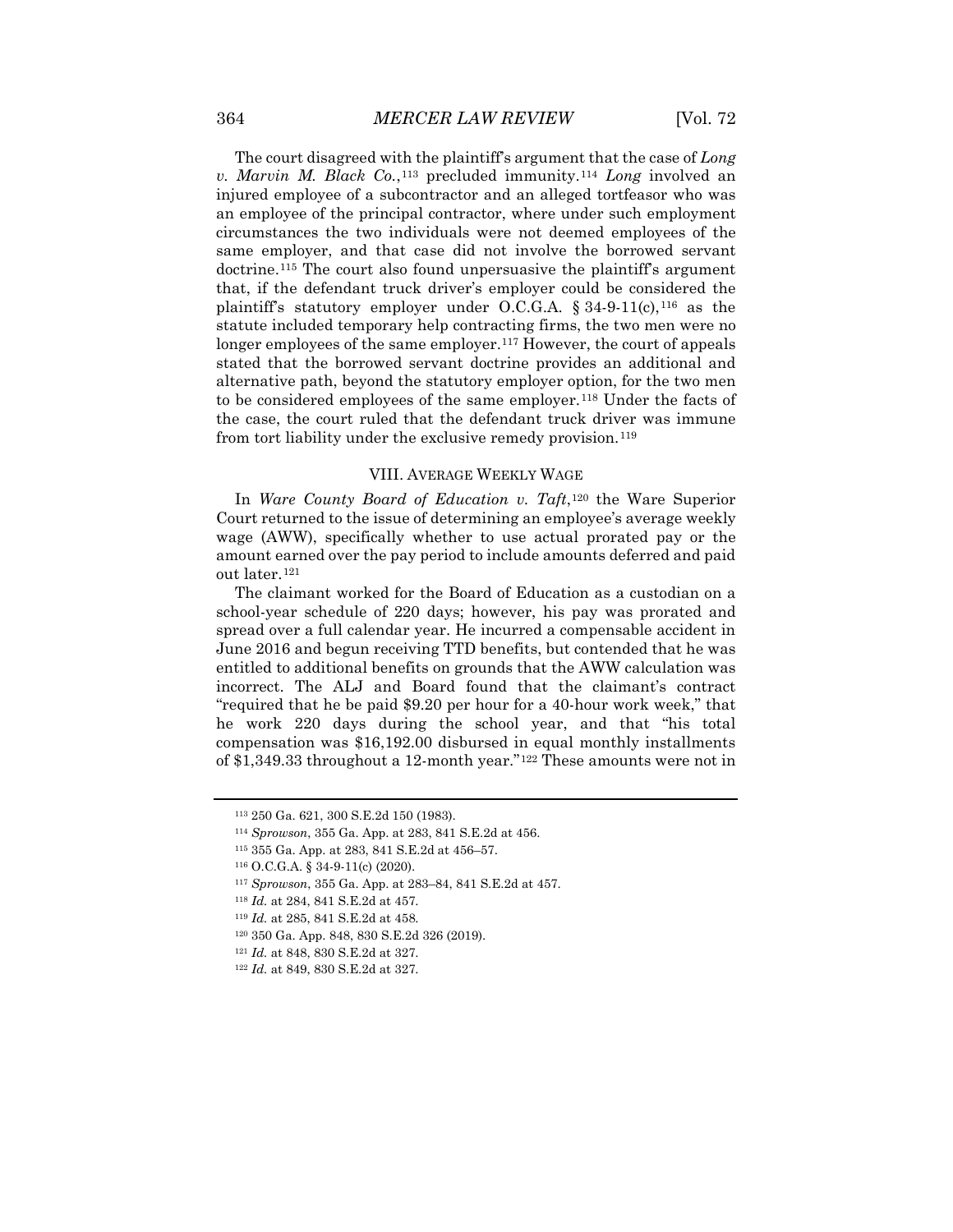dispute, nor was it disputed that the claimant worked substantially the whole of the thirteen weeks immediately preceding the accident. He worked a total of fifty-nine days during that period, or eleven weeks and four days. Thus, under O.C.G.A.  $\S 34-9-260(1)$ ,  $123$  the claimant's AWW "shall be one-thirteenth of the total amount of wages earned in such employment during the 13 weeks."[124](#page-17-1) The Board found that the AWW should be calculated by multiplying the claimant's contractual hourly rate of \$9.20 by fifty-nine, eight-hour days, and then divide by thirteen, for an AWW of \$334.03. Thus, the Board calculated the AWW not by his actual gross wages during the thirteen-week period, "but by including the amounts that were deferred and paid out over the full calendar year."[125](#page-17-2)

On appeal, the employer argued that the claimant's AWW "should be calculated based upon what he actually was paid during the 13 weeks immediately preceding the injury."[126](#page-17-3) In other words, the employer argued that the actual gross wages during the thirteen weeks should determine the AWW, which would be \$334.03. The claimant argued that the statutory language total amount of wages earned in O.C.G.A. § 34-9-260(1) means his earnings for actual time worked, that is the contractual rate of hourly pay at eight hours per day for the fifty-nine days worked.[127](#page-17-4)

The court of appeals noted that the Georgia Supreme Court has determined that a plain and ordinary reading of a statute should be afforded when considering the statute's meaning.[128](#page-17-5) While the term "wage" in the statute has been defined, the court stated that the term "earned" was undefined.[129](#page-17-6) The court observed that that the claimant "earned \$334.03 gross weekly wages by working 40 hours at his contractual hourly rate of \$9.20 for 59 days within the 13-week period, [however] a portion of those earnings were withheld, and [] later paid on a pro-rated basis over 12 months," so that there would be no pay gaps over the course of a year.[130](#page-17-7)

The court concluded that the claimant had earned his contractual rate of pay once he had actually performed the work for which he was being paid, regardless of when that pay was received, and so the statutory term "wages earned" should focus on when the claimant earned the money

<span id="page-17-0"></span><sup>123</sup> O.C.G.A. § 34-9-260(1) (2020).

<span id="page-17-2"></span><span id="page-17-1"></span><sup>124</sup> *Ware Cnty.*, 350 Ga. App. at 849, 830 S.E.2d at 328 (quoting O.C.G.A. § 34-6-260 (1)).

<sup>125</sup> *Ware Cnty.*, 350 Ga. App. at 849, 830 S.E.2d at 328

<span id="page-17-3"></span><sup>126</sup> *Id.* at 850, 830 S.E.2d at 328.

<span id="page-17-4"></span><sup>127</sup> *Id.* at 850, 830 S.E.2d at 328.

<span id="page-17-5"></span><sup>128</sup> *Id.* (citing *Deal v. Coleman*, 294 Ga. 170, 172–173, 751 S.E.2d 337 (2013)).

<span id="page-17-6"></span><sup>129</sup> *Ware Cnty.*, 350 Ga. App. at 851, 830 S.E.2d at 328–29.

<span id="page-17-7"></span><sup>130</sup> *Id.* at 851, 830 S.E.2d at 329.